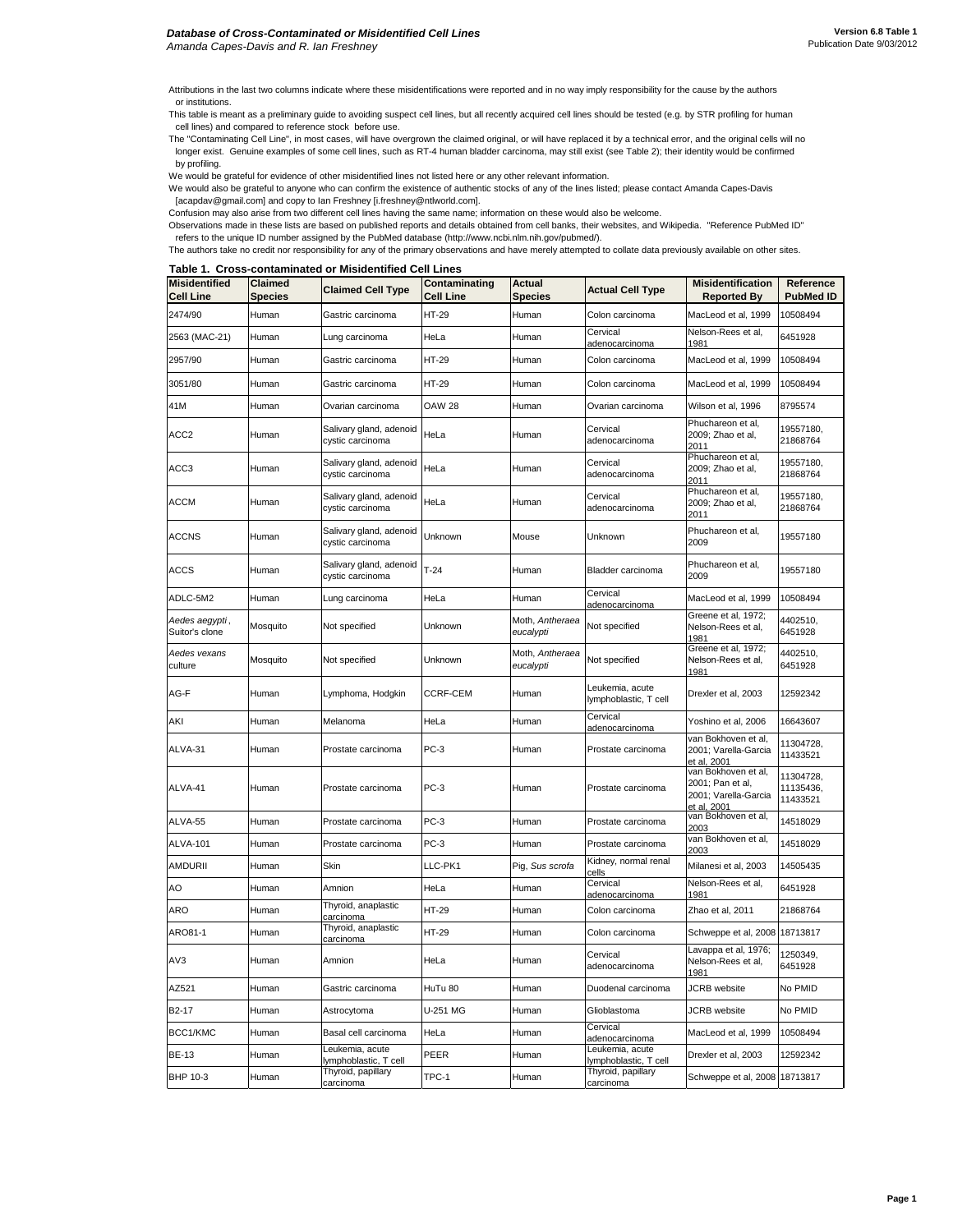| <b>Misidentified</b><br><b>Cell Line</b> | Claimed<br>Species                       | <b>Claimed Cell Type</b>                              | Contaminating<br><b>Cell Line</b> | Actual<br><b>Species</b>                        | <b>Actual Cell Type</b>                               | <b>Misidentification</b><br><b>Reported By</b>                       | Reference<br><b>PubMed ID</b> |
|------------------------------------------|------------------------------------------|-------------------------------------------------------|-----------------------------------|-------------------------------------------------|-------------------------------------------------------|----------------------------------------------------------------------|-------------------------------|
| BHP 14-9                                 | Human                                    | Thyroid, papillary<br>carcinoma                       | M14                               | Human                                           | Melanoma                                              | Schweppe et al, 2008                                                 | 18713817                      |
| BHP 17-10                                | Human                                    | Thyroid, papillary<br>carcinoma                       | M14                               | Human                                           | Melanoma                                              | Schweppe et al, 2008 18713817                                        |                               |
| <b>BHP 2-7</b>                           | Human                                    | Thyroid, papillary<br>carcinoma                       | TPC-1                             | Human                                           | Thyroid, papillary<br>carcinoma                       | Schweppe et al,<br>2008; Zhao et al,<br>2011                         | 18713817,<br>21868764         |
| BHP 5-16                                 | Human                                    | Thyroid, papillary<br>carcinoma                       | M14                               | Human                                           | Melanoma                                              | Schweppe et al,<br>2008; Zhao et al,<br>2011                         | 18713817,<br>21868764         |
| BHP 7-13                                 | Human                                    | Thyroid, papillary<br>carcinoma                       | TPC-1                             | Human                                           | Thyroid, papillary<br>carcinoma                       | Schweppe et al, 2008                                                 | 18713817                      |
| BIC-1                                    | Human                                    | Esophageal<br>adenocarcinoma                          | SW-480, SW-620                    | Human                                           | Colon carcinoma                                       | Boonstra et al, 2010                                                 | 20075370                      |
| BLIN-1 (also<br>subclone 1E8)            | Human                                    | Leukemia, acute<br>lymphoblastic, B cell<br>precursor | NALM-6                            | Human                                           | Leukemia, acute<br>lymphoblastic, B cell<br>precursor | Drexler et al, 2003                                                  | 12592342                      |
| BM-1604                                  | Human                                    | Prostate carcinoma                                    | <b>DU-145</b>                     | Human                                           | Prostate carcinoma                                    | MacLeod et al, 1999                                                  | 10508494                      |
| BrCA 5                                   | Human                                    | Breast carcinoma                                      | HeLa                              | Human                                           | Cervical<br>adenocarcinoma                            | Nelson-Rees and<br>Flandermeyer, 1977;<br>Nelson-Rees et al,<br>1981 | 557237,<br>6451928            |
| BT-B                                     | Human                                    | Bladder carcinoma                                     | HeLa                              | Human                                           | Cervical<br>adenocarcinoma                            | DSMZ website                                                         | No PMID                       |
| C16<br>(MRC-5 derivative)                | Human                                    | Lung cells, fetal                                     | HeLa                              | Human                                           | Cervical<br>adenocarcinoma                            | <b>ECACC</b> website                                                 | No PMID                       |
| $C-433$                                  | Human                                    | Giant cell tumor, benign RD-ES                        |                                   | Human                                           | Sarcoma (Ewing's)                                     | DSMZ website                                                         | No PMID                       |
| CAC <sub>2</sub>                         | Human                                    | Salivary gland, adenoid<br>cystic carcinoma           | Unknown                           | Rat                                             | Unknown                                               | Phuchareon et al,<br>2009                                            | 19557180                      |
| CaMa (clone 15)                          | Human                                    | Breast carcinoma                                      | Unknown                           | Syrian hamster<br>and mouse                     | Unknown                                               | Nelson-Rees et al,<br>1981                                           | 6451928                       |
| CaOV                                     | Human                                    | Ovarian carcinoma                                     | HeLa                              | Human                                           | Cervical<br>adenocarcinoma                            | Nelson-Rees et al,<br>1981                                           | 6451928                       |
| CaVe                                     | Human                                    | Gastric carcinoma                                     | HeLa                              | Human                                           | Cervical<br>adenocarcinoma                            | Nelson-Rees et al,<br>1981                                           | 6451928                       |
| CCL3                                     | Human                                    | Chordoma                                              | Unknown                           | Mouse                                           | Unknown                                               | Brüderlein et al, 2010                                               | 21253487                      |
| Chang liver                              | Human                                    | Liver, normal hepatic<br>cells                        | HeLa                              | Human                                           | Cervical<br>adenocarcinoma                            | Lavappa et al, 1976;<br>Nelson-Rees et al,<br>1981                   | 1250349,<br>6451928           |
| СНВ                                      | Human                                    | Astrocytoma                                           | Unknown                           | Rat                                             | Not specified                                         | Nelson-Rees et al,<br>1981                                           | 6451928                       |
| CHP-100                                  | Human                                    | Neuroblastoma                                         | <b>IMR-32</b>                     | Human                                           | Neuroblastoma                                         | <b>ECACC</b> website                                                 | No PMID                       |
| CHP-234                                  | Human                                    | Neuroblastoma                                         | Unknown                           | Human                                           | Jnknown                                               | ATCC website                                                         | No PMID                       |
| Clom 15                                  | Human                                    | Glioblastoma                                          | Unknown                           | Rat                                             | Unknown                                               | Higgins et al, 2010                                                  | 20951163                      |
| <b>Clone 1-5c-4</b>                      | Human                                    | Conjunctiva                                           | HeLa                              | Human                                           | Cervical<br>adenocarcinoma                            | <b>ECACC</b> website                                                 | No PMID                       |
| Clone-16                                 | Human                                    | Pancreas, fetal<br>endocrine cells                    | Unknown                           | Syrian hamster                                  | Unknown                                               | Matsuba et al, 1988                                                  | 2903855                       |
| Clone 1A                                 | Rainbow trout,<br>Oncorhynchus<br>mykiss | <b>Blood</b>                                          | <b>CHSE-214</b>                   | Chinook salmon,<br>Oncorhynchus<br>tschawytscha | Embryo                                                | Perry et al, 2001                                                    | 19002917                      |
| <b>CMP</b>                               | Human                                    | Rectal adenocarcinoma HeLa                            |                                   | Human                                           | Cervical<br>adenocarcinoma                            | Nelson-Rees et al,<br>1981                                           | 6451928                       |
| CMPII <sub>C2</sub>                      | Human                                    | Rectal adenocarcinoma HeLa                            |                                   | Human                                           | Cervical<br>adenocarcinoma                            | Nelson-Rees et al,<br>1981                                           | 6451928                       |
| CNDT2                                    | Human                                    | Carcinoid tumour                                      | Unknown                           | Human                                           | Unknown                                               | Ellis et al, 2010                                                    | 20959409                      |
| $CO (= COLE)$                            | Human                                    | Lymphoma, Hodgkin                                     | <b>CCRF-CEM</b>                   | Human                                           | Leukemia, acute<br>lymphoblastic, T cell              | Drexler et al, 2003                                                  | 12592342                      |
| COLO-587                                 | Human                                    | Pancreatic carcinoma                                  | COLO-320DM                        | Human                                           | Colon carcinoma                                       | ATCC FAQ #11058                                                      | No PMID                       |
| COLO-677                                 | Human                                    | Lung carcinoma, small<br>cell                         | <b>RPMI-8226</b>                  | Human                                           | Myeloma                                               | DSMZ website                                                         | No PMID                       |
| COLO-720E                                | Human                                    | Ovarian carcinoma                                     | COLO684,<br>COLO685               | Human                                           | Uterine<br>adenocarcinoma                             | Personal<br>communication, A.<br>Capes-Davis                         | No PMID                       |
| COLO-818                                 | Human                                    | Melanoma                                              | COLO-800                          | Human                                           | Melanoma                                              | MacLeod et al, 1999                                                  | 10508494                      |
| CoLo-TC                                  | Human                                    | Colon carcinoma                                       | COLO-205                          | Human                                           | Colon carcinoma                                       | <b>RIKEN</b> website                                                 | No PMID                       |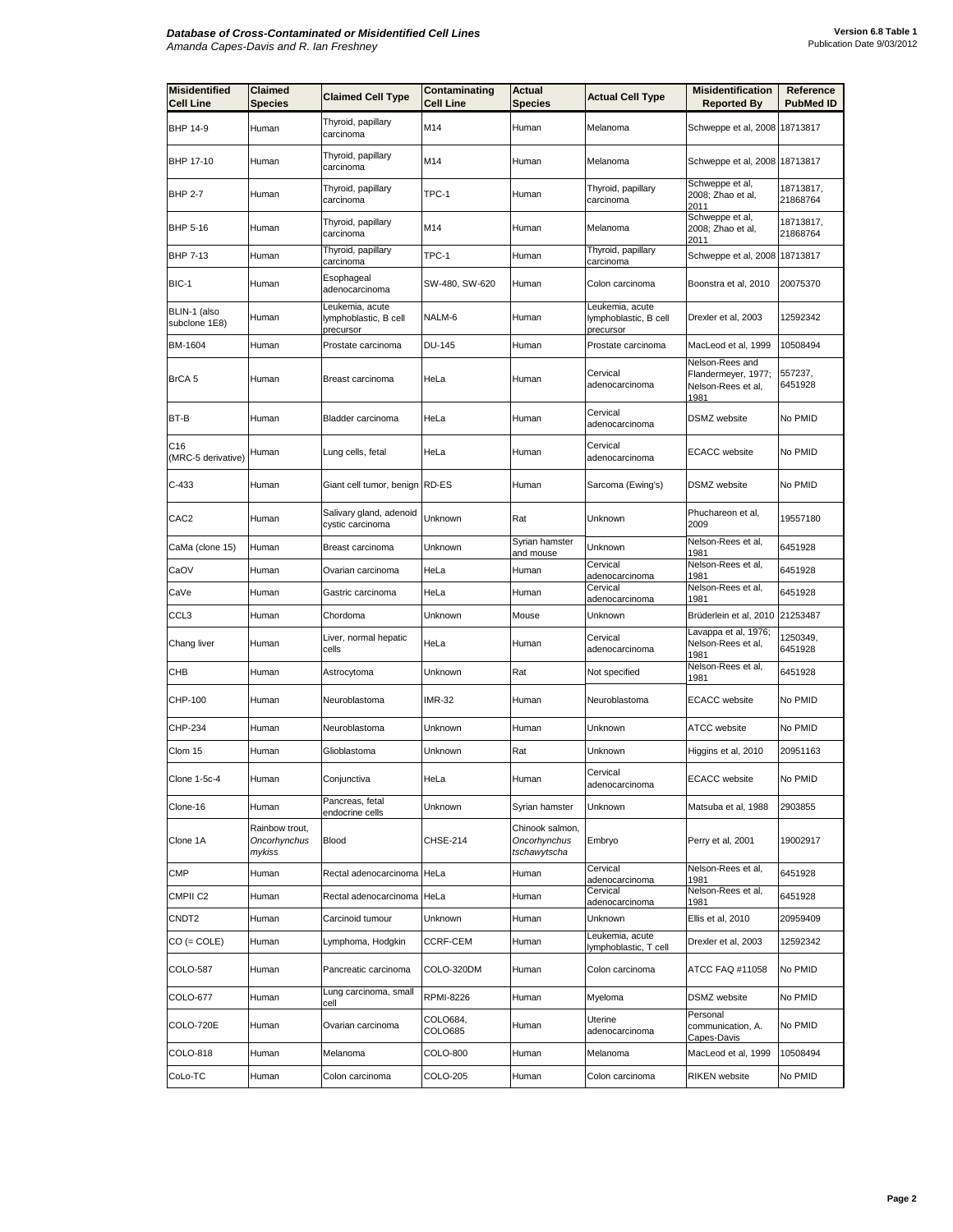| <b>Misidentified</b><br><b>Cell Line</b> | Claimed<br><b>Species</b> | <b>Claimed Cell Type</b>           | Contaminating<br><b>Cell Line</b> | Actual<br><b>Species</b>                                | <b>Actual Cell Type</b>                      | <b>Misidentification</b><br><b>Reported By</b>     | Reference<br><b>PubMed ID</b> |
|------------------------------------------|---------------------------|------------------------------------|-----------------------------------|---------------------------------------------------------|----------------------------------------------|----------------------------------------------------|-------------------------------|
| Culisita inornata                        |                           |                                    |                                   | Moth, Antheraea                                         |                                              | Greene et al, 1972;                                | 4402510,                      |
| culture                                  | Mosquito                  | Not specified                      | Unknown                           | eucalypti                                               | Not specified                                | Nelson-Rees et al,<br>1981                         | 6451928                       |
| D18T                                     | Human                     | Synovial cell                      | HeLa                              | Human                                                   | Cervical<br>adenocarcinoma                   | Nelson-Rees et al,<br>1981                         | 6451928                       |
| D98/AH                                   | Human                     | Not specified                      | HeLa                              | Human                                                   | Cervical<br>adenocarcinoma                   | Honma et al, 1992                                  | 1730567                       |
| D98/AH2 Clone B                          | Human                     | Not specified                      | HeLa                              | Human                                                   | Cervical<br>adenocarcinoma                   | <b>ECACC</b> website                               | No PMID                       |
| <b>DAMI</b>                              | Human                     | Leukemia, acute<br>myeloid, M7     | <b>HEL</b>                        | Human                                                   | Leukemia, acute<br>myeloid, M6               | MacLeod et al, 1997;<br>Drexler et al, 2003        | 9447816,<br>12592342          |
| <b>DAPT</b>                              | Human                     | Astrocytoma, piloid                | HeLa                              | Human                                                   | Cervical<br>adenocarcinoma                   | Nelson-Rees et al,<br>1981                         | 6451928                       |
| DD                                       | Human                     | Malignant histiocytosis            | K-562                             | Human                                                   | Leukemia, chronic<br>myeloid, blast crisis   | Drexler et al, 2003                                | 12592342                      |
| Det30A                                   | Human                     | Breast carcinoma,<br>ascitic fluid | HeLa                              | Human                                                   | Cervical<br>adenocarcinoma                   | Nelson-Rees et al,<br>1981                         | 6451928                       |
| Detroit-6 (Det6)                         | Human                     | Sternal marrow cells               | HeLa                              | Human                                                   | Cervical<br>adenocarcinoma                   | Lavappa et al, 1976;<br>Nelson-Rees et al,<br>1981 | 1250349,<br>6451928           |
| Detroit-98                               | Human                     | Sternal marrow cells               | HeLa                              | Human                                                   | Cervical<br>adenocarcinoma                   | Lavappa, 1978;<br>Nelson-Rees et al,<br>1981       | 566722,<br>6451928            |
| Detroit 98/AG                            | Human                     | Sternal marrow cells               | HeLa                              | Human                                                   | Cervical<br>adenocarcinoma                   | Lavappa, 1978;<br>Nelson-Rees et al,<br>1981       | 566722,<br>6451928            |
| Detroit 98/AH-2                          | Human                     | Sternal marrow cells               | HeLa                              | Human                                                   | Cervical<br>adenocarcinoma                   | Lavappa, 1978;<br>Nelson-Rees et al,<br>1981       | 566722,<br>6451928            |
| Detroit 98/AH-R                          | Human                     | Sternal marrow cells               | HeLa                              | Human                                                   | Cervical<br>adenocarcinoma                   | avappa, 1978;<br>Nelson-Rees et al,<br>1981        | 566722,<br>6451928            |
| Detroit 98s                              | Human                     | Sternal marrow cells               | HeLa                              | Human                                                   | Cervical<br>adenocarcinoma                   | Lavappa, 1978;<br>Nelson-Rees et al,<br>1981       | 566722,<br>6451928            |
| DJM-1                                    | Human                     | Squamous cell<br>carcinoma         | BSCC-93                           | Human                                                   | Skin, squamous cell<br>carcinoma             | Yoshino et al, 2006                                | 16643607                      |
| DM12<br>(Tu-167 derivative)              | Human                     | Oral squamous cell<br>carcinoma    | UM-SCC-1                          | Human                                                   | Oral squamous cell<br>carcinoma (recurrence) | Zhao et al, 2011                                   | 21868764                      |
| DM14<br>(Tu-167 derivative)              | Human                     | Oral squamous cell<br>carcinoma    | UM-SCC-1                          | Human                                                   | Oral squamous cell<br>carcinoma (recurrence) | Zhao et al, 2011                                   | 21868764                      |
| DRO                                      | Human                     | Thyroid, anaplastic<br>carcinoma   | A-375                             | Human                                                   | Melanoma                                     | Zhao et al, 2011                                   | 21868764                      |
| DRO90-1                                  | Human                     | Thyroid, anaplastic<br>carcinoma   | A-375                             | Human                                                   | Melanoma                                     | Schweppe et al, 2008 18713817                      |                               |
| DuPro-1                                  | Human                     | Prostate carcinoma                 | $PC-3$                            | Human                                                   | Prostate carcinoma                           | van Bokhoven et al,<br>2003                        | 14518029                      |
| EB33                                     | Human                     | Prostate carcinoma                 | HeLa                              | Human                                                   | Cervical<br>adenocarcinoma                   | Nelson-Rees, 1979;<br>Nelson-Rees et al,<br>1981   | 535908,<br>6451928            |
| <b>ECTC</b>                              | Cow                       | Thyroid, embryonic                 | Vero                              | Monkey, African<br>green<br>(Cercopithecus<br>aethiops) | Kidney, normal renal<br>cells                | Milanesi et al, 2003                               | 14505435                      |
| <b>ECV-304</b>                           | Human                     | Endothelium, normal<br>cells       | $1 - 24$                          | Human                                                   | Bladder carcinoma                            | Dirks et al, 1999;<br>MacLeod et al, 1999          | 10614862,<br>10508494         |
| ED27                                     | Human                     | Chorionic villus                   | HeLa                              | Human                                                   | Cervical<br>adenocarcinoma                   | Kniss et al, 2002                                  | 11869090                      |
| EEK                                      | Horse                     | Kidney, embryonic renal<br>cells   | <b>NSK</b>                        | Pig, Sus scrofa                                         | Kidney, normal renal<br>cells                | Milanesi et al, 2003                               | 14505435                      |
| EH                                       | Human                     | Leukemia, hairy cell               | HК                                | Human                                                   | Leukemia, hairy cell                         | Drexler et al, 2003                                | 12592342                      |
| $EJ-1$                                   | Human                     | Bladder carcinoma                  | $T-24$                            | Human                                                   | Bladder carcinoma                            | Masters et al, 2001                                | 11416159                      |
| Ej138                                    | Human                     | Bladder carcinoma                  | $T-24$                            | Human                                                   | Bladder carcinoma                            | Azari et al, 2007                                  | 17254797                      |
| EICo                                     | Human                     | Breast carcinoma                   | HeLa                              | Human                                                   | Cervical<br>adenocarcinoma                   | Nelson-Rees et al,<br>1981                         | 6451928                       |
| <b>EPC</b>                               | Carp, Cyprinus<br>carpio  | Epithelial papilloma               | Unknown                           | Fathead minnow,<br>Pimephales<br>promelas               | Unknown                                      | <b>ATCC</b> website                                | No PMID                       |
| EPLC3-2M1                                | Human                     | Lung carcinoma                     | HeLa                              | Human                                                   | Cervical<br>adenocarcinoma                   | MacLeod et al, 1999                                | 10508494                      |
| EPLC-65                                  | Human                     | Lung carcinoma                     | HeLa                              | Human                                                   | Cervical<br>adenocarcinoma                   | MacLeod et al, 1999                                | 10508494                      |
| ESP1                                     | Human                     | Lymphoma, Burkitt                  | HeLa                              | Human                                                   | Cervical<br>adenocarcinoma                   | Nelson-Rees et al,<br>1981                         | 6451928                       |
| ETK-1                                    | Human                     | Cholangiocarcinoma                 | <b>SSP-25</b>                     | Human                                                   | Cholangiocarcinoma                           | Yoshino et al, 2006                                | 16643607                      |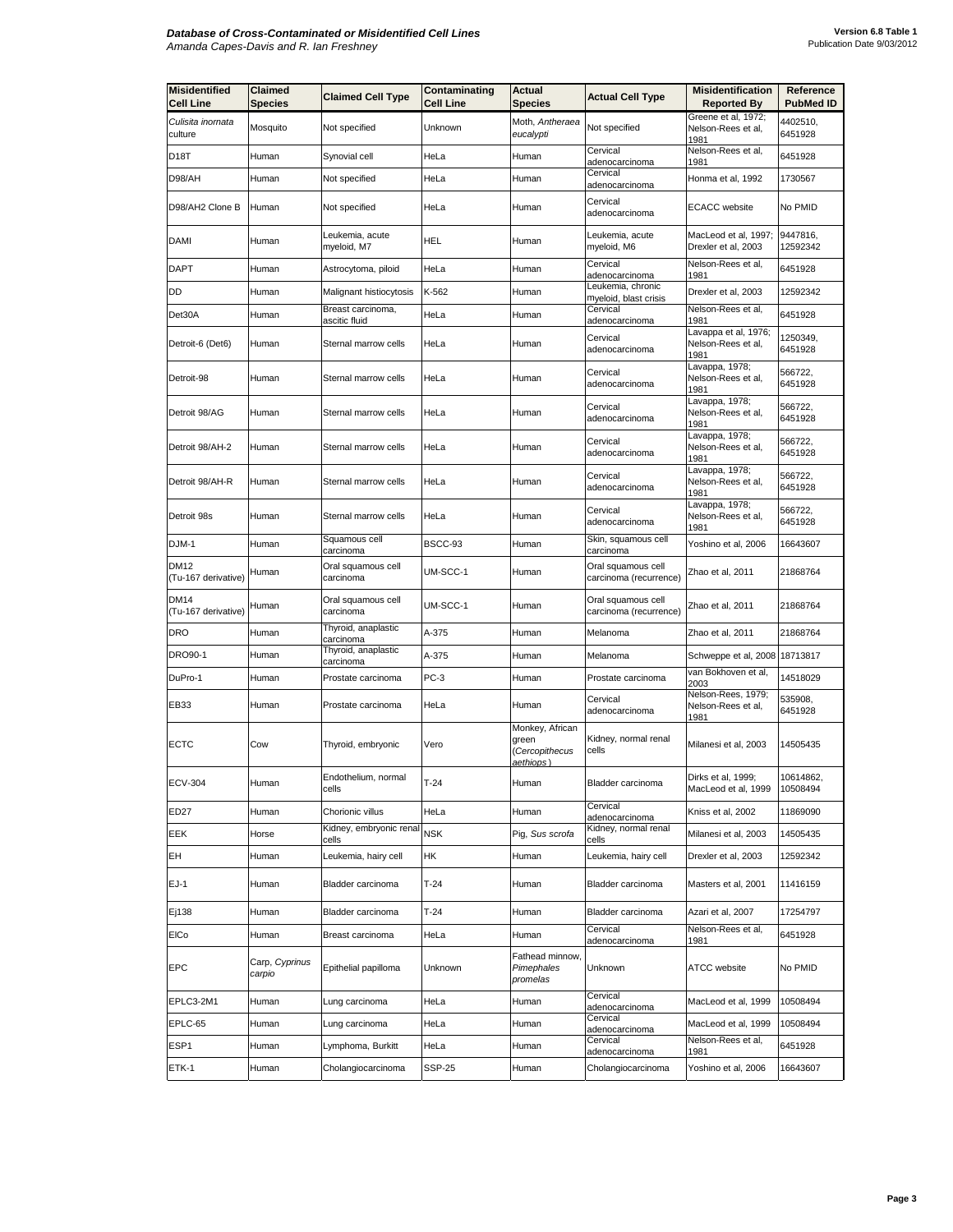| <b>Misidentified</b>       | Claimed                  | <b>Claimed Cell Type</b>                              | Contaminating                                                                                | <b>Actual</b>                         | <b>Actual Cell Type</b>                               | <b>Misidentification</b>                                             | Reference            |
|----------------------------|--------------------------|-------------------------------------------------------|----------------------------------------------------------------------------------------------|---------------------------------------|-------------------------------------------------------|----------------------------------------------------------------------|----------------------|
| <b>Cell Line</b>           | Species                  |                                                       | <b>Cell Line</b>                                                                             | <b>Species</b>                        |                                                       | <b>Reported By</b>                                                   | <b>PubMed ID</b>     |
| $EU-1$                     | Human                    | Leukemia, acute<br>lymphoblastic, B cell<br>precursor | <b>REH</b>                                                                                   | Human                                 | Leukemia, acute<br>lymphoblastic, B cell<br>precursor | Drexler et al, 2003                                                  | 12592342             |
| EU-7                       | Human                    | Leukemia, acute<br>lymphoblastic, T cell              | CCRF-CEM                                                                                     | Human                                 | Leukemia, acute<br>lymphoblastic, T cell              | Drexler et al, 2003                                                  | 12592342             |
| EUE                        | Human                    | Subcutis, fetal                                       | HeLa                                                                                         | Human                                 | Cervical<br>adenocarcinoma                            | Nelson-Rees et al,<br>1981                                           | 6451928              |
| EVLC2                      | Human                    | Umbilical vein<br>endothelium,<br><u>transfected</u>  | Unknown                                                                                      | Human                                 | Non-endothelial?                                      | Unger et al, 2002                                                    | 12453433             |
| F2-4E5                     | Human                    | Thymic epithelium                                     | SK-HEP-1                                                                                     | Human                                 | Liver carcinoma                                       | MacLeod et al, 1999                                                  | 10508494             |
| F2-5B6                     | Human                    | Thymic epithelium                                     | SK-HEP-1                                                                                     | Human                                 | Liver carcinoma                                       | MacLeod et al, 1999                                                  | 10508494             |
| F255A4                     | Human                    | Not specified                                         | HeLa                                                                                         | Human                                 | Cervical<br>adenocarcinoma                            | Nelson-Rees et al,<br>1981                                           | 6451928              |
| FB2                        | Human                    | Thyroid, papillary<br>carcinoma                       | TPC-1                                                                                        | Human                                 | Thyroid, papillary<br>carcinoma                       | Ribeiro et al, 2008                                                  | 19087340             |
| Fitz-HSA                   | Dog, Canis<br>familiaris | Sarcoma<br>(hemangiosarcoma)                          | DEN-HSA                                                                                      | Dog                                   | Sarcoma<br>hemangiosarcoma)                           | O'Donoghue et al,<br>2011                                            | 21908323             |
| <b>FL</b>                  | Human                    | Amnion                                                | HeLa                                                                                         | Human                                 | Cervical<br>adenocarcinoma                            | Nelson-Rees et al,<br>1981; Ogura et al,<br>1993                     | 6451928,<br>8397027  |
| Flow 13000                 | Human                    | Lung cells, embryonic<br>fibroblast                   | MRC-5                                                                                        | Human                                 | Lung cells, embryonic<br>fibroblast                   | <b>JCRB</b> website                                                  | No PMID              |
| <b>Flow 5000</b>           | Human                    | Lung cells, embryonic<br>fibroblast                   | <b>Flow 1000</b>                                                                             | Human                                 | Lung cells, embryonic<br>fibroblast                   | <b>JCRB</b> website                                                  | No PMID              |
| Flow 6000                  | Human                    | Lung cells, embryonic<br>fibroblast                   | <b>Flow 1000</b>                                                                             | Human                                 | Lung cells, embryonic<br>fibroblast                   | <b>JCRB</b> website                                                  | No PMID              |
| <b>Flow 7000</b>           | Human                    | Lung cells, embryonic<br>fibroblast                   | <b>Flow 3000</b>                                                                             | Human                                 | Lung cells, embryonic<br>fibroblast                   | <b>JCRB</b> website                                                  | No PMID              |
| FQ                         | Human                    | Lymphoma, Hodgkin                                     | OMK-210                                                                                      | Monkey, Owl<br>(Aotus<br>trivirgatus) | Kidney, normal renal<br>cells                         | Nelson-Rees et al,<br>1981; Drexler et al,<br>2003                   | 6451928,<br>12592342 |
| G-11<br>(HBT-3 derivative) | Human                    | Breast carcinoma                                      | HeLa                                                                                         | Human                                 | Cervical<br>adenocarcinoma                            | Nelson-Rees et al,<br>1981                                           | 6451928              |
| GHE                        | Human                    | Astrocytoma                                           | $T-24$                                                                                       | Human                                 | Bladder carcinoma                                     | MacLeod et al, 1999                                                  | 10508494             |
| Girardi heart              | Human                    | Heart, normal cells                                   | HeLa                                                                                         | Human                                 | Cervical<br>adenocarcinoma                            | Lavappa, 1978;<br>Nelson-Rees et al,<br>1981                         | 566722,<br>6451928   |
| GM1312                     | Human                    | Myeloma                                               | Correct name,<br>incorrect cell type                                                         | Human                                 | EBV+ B-lymphoblastoid<br>cell line                    | Drexler et al, 2003                                                  | 12592342             |
| GPS-M                      | Guinea pig               | Spleen, adult cells                                   | Strain L-M                                                                                   | Mouse                                 | Connective tissue                                     | Nelson-Rees et al,<br>1981                                           | 6451928              |
| GPS-PD                     | Guinea pig               | Spleen, adult cells                                   | Strain L-M                                                                                   | Mouse                                 | Connective tissue                                     | Nelson-Rees et al,<br>1981                                           | 6451928              |
| GREF-X                     | Human                    | Liver, hepatic<br>myofibroblast                       | Unknown                                                                                      | Rat                                   | Unknown                                               | MacLeod et al, 1999                                                  | 10508494             |
| GT3TKB                     | Human                    | Gastric carcinoma                                     | RERF-LC-A1                                                                                   | Human                                 | Lung carcinoma                                        | Yoshino et al, 2006                                                  | 16643607             |
| H <sub>249</sub>           | Human                    | Lung carcinoma, small<br>cell                         | H69                                                                                          | Human                                 | Lung carcinoma, small<br>cell                         | Personal<br>communication, M.<br>Liscovitch to R.<br>Nardone         | No PMID              |
| H-494                      | Human                    | Prostate carcinoma                                    | HeLa                                                                                         | Human                                 | Cervical<br>adenocarcinoma                            | Williams, 1980                                                       | 6244232              |
| H7D7A and<br>derivatives   | Human                    | Liver, normal cells<br>(SV40-transformed)             | HepG2                                                                                        | Human                                 | Liver, hepatocellular<br>carcinoma                    | van Pelt et al, 2003                                                 | 12619888             |
| H7D7B and<br>derivatives   | Human                    | Liver, normal cells<br>(SV40-transformed)             | HepG2                                                                                        | Human                                 | Liver, hepatocellular<br>carcinoma                    | van Pelt et al, 2003                                                 | 12619888             |
| H7D7C and<br>derivatives   | Human                    | Liver, normal cells<br>(SV40-transformed)             | HepG2                                                                                        | Human                                 | Liver, hepatocellular<br>carcinoma                    | van Pelt et al, 2003                                                 | 12619888             |
| H7D7D and<br>derivatives   | Human                    | Liver, normal cells<br>(SV40-transformed)             | HepG2                                                                                        | Human                                 | Liver, hepatocellular<br>carcinoma                    | van Pelt et al, 2003                                                 | 12619888             |
| HAG                        | Human                    | Thyroid adenoma<br>(goitre)                           | $T-24$                                                                                       | Human                                 | Bladder carcinoma                                     | MacLeod et al, 1999                                                  | 10508494             |
| <b>HBC</b>                 | Human                    | Breast carcinoma,<br>invasive ductal tumor            | Unknown                                                                                      | Rat                                   | Unknown                                               | Nelson-Rees and<br>Flandermeyer, 1977;<br>Nelson-Rees et al,<br>1981 | 557237,<br>6451928   |
| <b>HBL-100</b>             | Human                    | Breast carcinoma                                      | Unknown                                                                                      | Human                                 | Unknown                                               | Yoshino et al, 2006;<br>ATCC website                                 | 16643607             |
| HBT-3                      | Human                    | Breast carcinoma                                      | HeLa                                                                                         | Human                                 | Cervical<br>adenocarcinoma                            | Nelson-Rees et al,<br>1981                                           | 6451928              |
| HBT-39b                    | Human                    | Breast carcinoma                                      | HeLa                                                                                         | Human                                 | Cervical<br>adenocarcinoma                            | Nelson-Rees et al,<br>1981                                           | 6451928              |
| HBT-E<br>(HBT-3 clone)     | Human                    | Breast carcinoma                                      | HeLa                                                                                         | Human                                 | Cervical<br>adenocarcinoma                            | Nelson-Rees et al,<br>1981                                           | 6451928              |
| HCE                        | Human                    | Cervical carcinoma                                    | HeLa                                                                                         | Human                                 | Cervical<br>adenocarcinoma                            | Nelson-Rees et al,<br>1981                                           | 6451928              |
| <b>HCu-10</b>              | Human                    | Esophageal squamous<br>cell carcinoma                 | Hcu-10, Hcu-18,<br>Hcu-22, Hcu-27,<br>Hcu-33, Hcu-37 or<br>Hcu-39 (genetically<br>identical) | Human                                 | Esophageal squamous<br>cell carcinoma                 | van Helden et al,<br>1988                                            | 3167823              |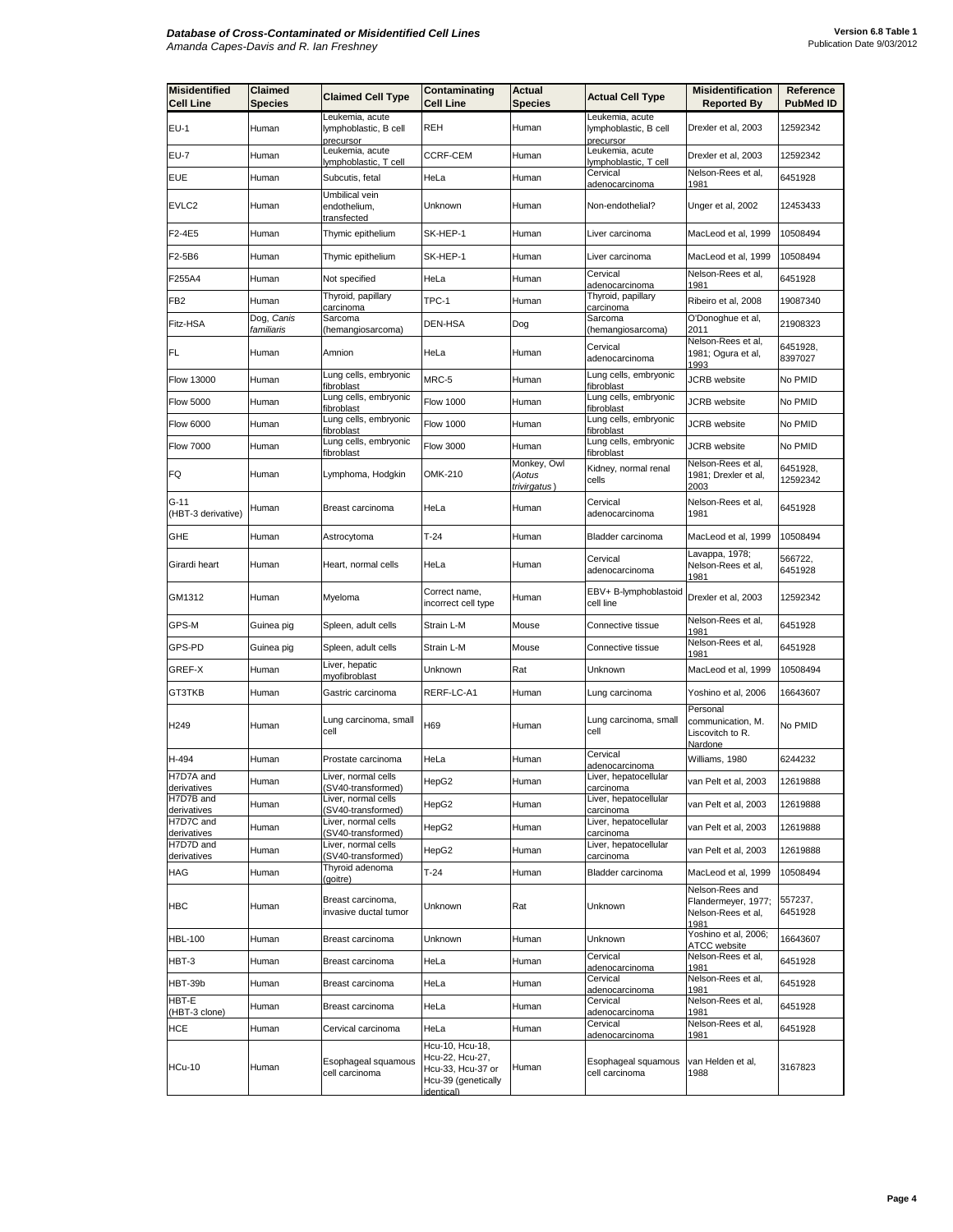| <b>Misidentified</b><br><b>Cell Line</b> | Claimed<br>Species | <b>Claimed Cell Type</b>                    | Contaminating<br><b>Cell Line</b>                                                            | Actual<br>Species                          | <b>Actual Cell Type</b>                             | <b>Misidentification</b><br><b>Reported By</b> | Reference<br><b>PubMed ID</b> |
|------------------------------------------|--------------------|---------------------------------------------|----------------------------------------------------------------------------------------------|--------------------------------------------|-----------------------------------------------------|------------------------------------------------|-------------------------------|
|                                          |                    |                                             | Hcu-10, Hcu-18,                                                                              |                                            |                                                     |                                                |                               |
| HCu-18                                   | Human              | Esophageal squamous<br>cell carcinoma       | Hcu-22, Hcu-27,<br>Hcu-33, Hcu-37 or<br>Hcu-39 (genetically<br>dentical)                     | Human                                      | Esophageal squamous<br>cell carcinoma               | van Helden et al,<br>1988                      | 3167823                       |
| <b>HCu-22</b>                            | Human              | Esophageal squamous<br>cell carcinoma       | Hcu-10, Hcu-18,<br>Hcu-22, Hcu-27,<br>Hcu-33, Hcu-37 or<br>Hcu-39 (genetically<br>identical) | Human                                      | Esophageal squamous<br>cell carcinoma               | van Helden et al.<br>1988                      | 3167823                       |
| <b>HCu-27</b>                            | Human              | Esophageal squamous<br>cell carcinoma       | Hcu-10, Hcu-18,<br>Hcu-22, Hcu-27,<br>Hcu-33, Hcu-37 or<br>Hcu-39 (genetically<br>identical) | Human                                      | Esophageal squamous<br>cell carcinoma               | van Helden et al,<br>1988                      | 3167823                       |
| HCu-33                                   | Human              | Esophageal squamous<br>cell carcinoma       | Hcu-10, Hcu-18,<br>Hcu-22, Hcu-27,<br>Hcu-33, Hcu-37 or<br>Hcu-39 (genetically<br>identical) | Human                                      | Esophageal squamous<br>cell carcinoma               | van Helden et al,<br>1988                      | 3167823                       |
| HCu-37                                   | Human              | Esophageal squamous<br>cell carcinoma       | Hcu-10, Hcu-18,<br>Hcu-22, Hcu-27,<br>Hcu-33, Hcu-37 or<br>Hcu-39 (genetically<br>identical) | Human                                      | Esophageal squamous<br>cell carcinoma               | van Helden et al,<br>1988                      | 3167823                       |
| HCu-39                                   | Human              | Esophageal squamous<br>cell carcinoma       | Hcu-10, Hcu-18,<br>Hcu-22, Hcu-27,<br>Hcu-33. Hcu-37 or<br>Hcu-39 (genetically<br>identical) | Human                                      | Esophageal squamous<br>cell carcinoma               | van Helden et al,<br>1988                      | 3167823                       |
| HCV-29Tmv<br>(HCV-29<br>derivative)      | Human              | Bladder, tumorigenic<br>urothelial cells    | $T-24$                                                                                       | Human                                      | Bladder carcinoma                                   | Christensen et al,<br>1993                     | 8105864                       |
| <b>HEC-155</b>                           | Human              | Uterine<br>adenocarcinoma                   | <b>HEC-180</b>                                                                               | Human                                      | Uterine carcinoma                                   | <b>JCRB</b> website                            | No PMID                       |
| <b>HEC-180</b>                           | Human              | Uterine<br>adenocarcinoma                   | <b>HEC-155</b>                                                                               | Human                                      | Uterine<br>adenocarcinoma                           | JCRB website                                   | No PMID                       |
| HEK                                      | Human              | Kidney, embryonic renal<br>cells            | HeLa                                                                                         | Human                                      | Cervical<br>adenocarcinoma                          | Nelson-Rees et al,<br>1981                     | 6451928                       |
| <b>HEK/HRV</b>                           | Human              | Kidney, transformed                         | HeLa                                                                                         | Human                                      | Cervical                                            | Nelson-Rees et al,                             | 6451928                       |
| (HEK derivative)<br>HEL-R66              | Human              | embryonic renal cells<br>Not specified      | Unknown                                                                                      | Monkey, African<br>green<br>(Cercopithecus | adenocarcinoma<br>Unknown                           | 1981<br>Nelson-Rees et al,<br>1981             | 6451928,<br>7236009           |
| HEp-2 (H.Ep.-2)                          | Human              | Laryngeal carcinoma                         | HeLa                                                                                         | aethiops)<br>Human                         | Cervical                                            | Nelson-Rees et al,                             | 6451928,                      |
| Hep-2C                                   | Human              | Laryngeal carcinoma                         | HeLa                                                                                         | Human                                      | adenocarcinoma<br>Cervical                          | 1981; Chen, 1988<br><b>ECACC</b> website       | 3180844<br>No PMID            |
| Hep2 (Clone 2B)                          | Human              | Laryngeal carcinoma                         | HeLa                                                                                         | Human                                      | adenocarcinoma<br>Cervical<br>adenocarcinoma        | <b>ECACC</b> website                           | No PMID                       |
| HIMEG-1                                  | Human              | Leukemia, chronic<br>myeloid                | <b>HL-60</b>                                                                                 | Human                                      | Leukemia, acute<br>myeloid, M2                      | Drexler et al, 2003                            | 12592342                      |
| HKB-1                                    | Human              | Lymphoma, Hodgkin                           | Unknown                                                                                      | Human                                      | Unknown                                             | Drexler et al, 2003                            | 12592342                      |
| <b>HKMUS</b>                             | Human              | Cervical carcinoma                          | SKG-II-SF                                                                                    | Human                                      | Cervical carcinoma                                  | <b>RIKEN</b> website                           | No PMID                       |
| <b>HKMUS-SF</b>                          | Human              | Cervical carcinoma                          | SKG-II-SF                                                                                    | Human                                      | Cervical carcinoma                                  | Yoshino et al, 2006                            | 16643607                      |
| HL111783                                 | Human              | Lung carcinoma                              | HeLa                                                                                         | Human                                      | Cervical<br>adenocarcinoma                          | Yoshino et al, 2006                            | 16643607                      |
| HMV-1                                    | Human              | Melanoma                                    | HeLa                                                                                         | Human                                      | Cervical                                            | MacLeod et al, 1999                            | 10508494                      |
| HPB-MLT                                  | Human              | Leukemia, acute                             | <b>HPB-ALL</b>                                                                               | Human                                      | adenocarcinoma<br>Leukemia, acute                   | Drexler et al, 2003                            | 12592342                      |
| HPC-36M<br>(HPC-36<br>derivative)        | Human              | lymphoblastic, T cell<br>Prostate carcinoma | HeLa                                                                                         | Human                                      | lymphoblastic, T cell<br>Cervical<br>adenocarcinoma | Masters et al, 2001                            | 11416159                      |
| hPTC                                     | Human              | Thyroid, papillary cell                     | Unknown                                                                                      | Pig, Sus scrofa                            | Unknown                                             | MacLeod et al, 1999                            | 10508494                      |
| <b>Hs 677.St</b>                         | Human              | Gastric tissue, normal                      | Unknown                                                                                      | Mouse                                      | Unknown                                             | ATCC FAQ #1072                                 | No PMID                       |
| <b>HSC-41</b>                            | Human              | Gastric carcinoma                           | <b>HSC-42</b>                                                                                | Human                                      | Gastric carcinoma                                   | JCRB website                                   | No PMID                       |
| HSG                                      | Human              | Salivary gland,<br>submandibular            | HeLa                                                                                         | Human                                      | Cervical<br>adenocarcinoma                          | <b>ECACC</b> website                           | No PMID                       |
| HSG-AZA1                                 | Human              | Salivary gland,<br>submandibular            | HeLa                                                                                         | Human                                      | Cervical<br>adenocarcinoma                          | JCRB website                                   | No PMID                       |
| HSG-AZA3                                 | Human              | Salivary gland,<br>submandibular            | HeLa                                                                                         | Human                                      | Cervical<br>adenocarcinoma                          | JCRB website                                   | No PMID                       |
| HSGc-C5                                  | Human              | Oral carcinoma                              | HeLa                                                                                         | Human                                      | Cervical                                            | JCRB website                                   | No PMID                       |
| <b>HS-SULTAN</b>                         | Human              | Myeloma                                     | <b>JIJOYE</b>                                                                                | Human                                      | adenocarcinoma<br>Lymphoma, Burkitt                 | Drexler et al, 2001;                           | 11732505,                     |
| HSY                                      | Human              | Salivary gland, parotid                     | HeLa                                                                                         | Human                                      | Cervical<br>adenocarcinoma                          | Drexler et al, 2003<br>JCRB website            | 12592342<br>No PMID           |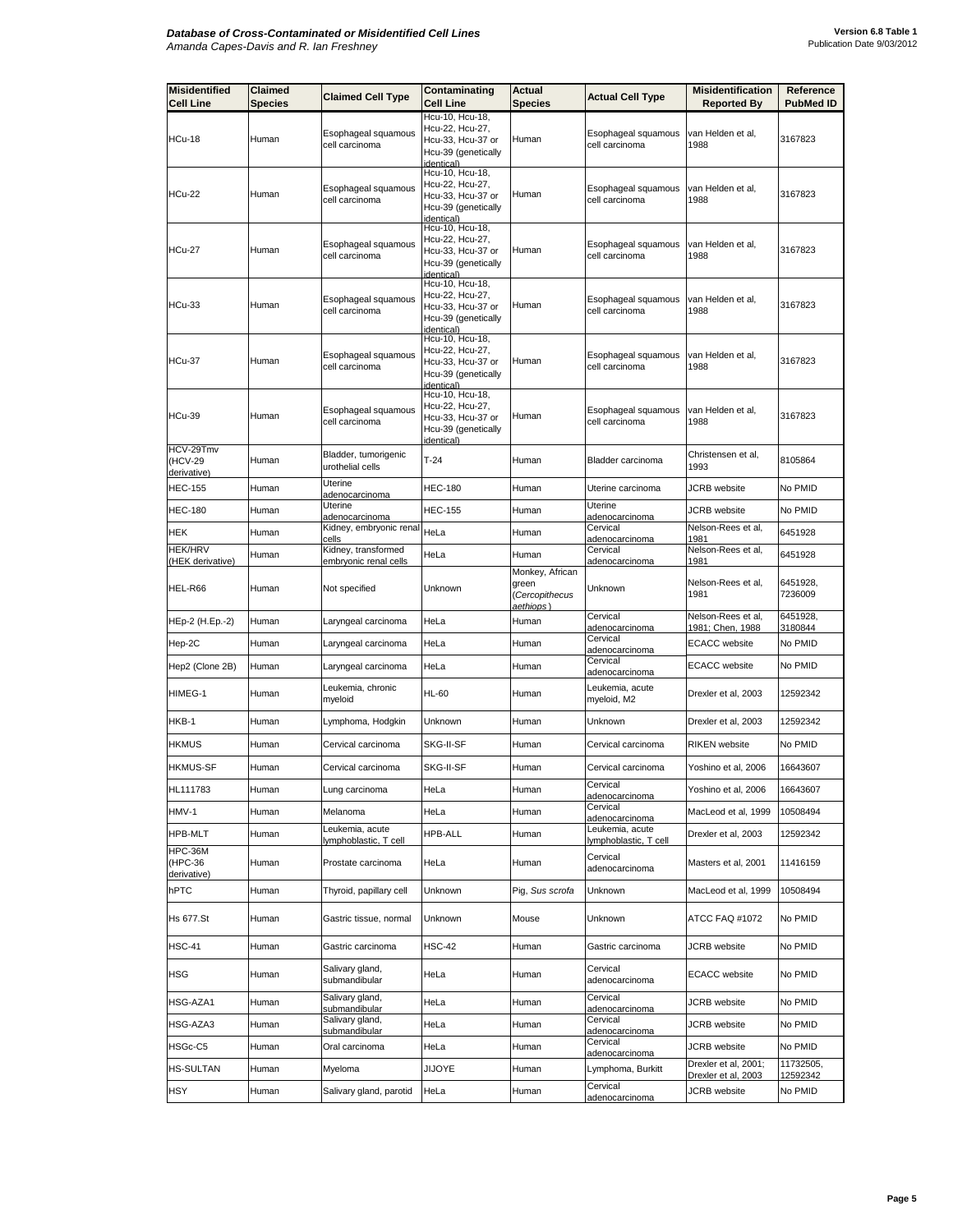| <b>Misidentified</b><br><b>Cell Line</b> | Claimed<br>Species | <b>Claimed Cell Type</b>                                 | Contaminating<br><b>Cell Line</b> | <b>Actual</b><br><b>Species</b> | <b>Actual Cell Type</b>                              | <b>Misidentification</b><br><b>Reported By</b>     | Reference<br><b>PubMed ID</b> |
|------------------------------------------|--------------------|----------------------------------------------------------|-----------------------------------|---------------------------------|------------------------------------------------------|----------------------------------------------------|-------------------------------|
| Hu1734                                   | Human              | Bladder, non-malignant<br>urothelial cells               | <b>HCV-29</b>                     | Human                           | Bladder, non-malignant<br>urothelial cells           | Christensen et al,<br>1993                         | 7905254                       |
| Hu456                                    | Human              | Bladder, tumorigenic<br>urothelial cells                 | $T-24$                            | Human                           | Bladder carcinoma                                    | Christensen et al,<br>1993                         | 8105864                       |
| Hu549                                    | Human              | Bladder, tumorigenic<br>urothelial cells                 | $T-24$                            | Human                           | Bladder carcinoma                                    | Christensen et al,<br>1993                         | 8105864                       |
| Hu609                                    | Human              | Bladder, non-malignant<br>urothelial cells               | J82                               | Human                           | Bladder carcinoma                                    | Christensen et al,<br>1993; Masters et al,<br>2001 | 7905254,<br>11416159          |
| Hu609Tmv<br>(Hu609 derivative)           | Human              | Bladder, tumorigenic<br>urothelial cells                 | $T-24$                            | Human                           | Bladder carcinoma                                    | Christensen et al,<br>1993                         | 8105864                       |
| Hu961a, Hu961t<br>(Hu961<br>derivatives) | Human              | Bladder, tumorigenic<br>urothelial cells                 | $T-24$                            | Human                           | Bladder carcinoma                                    | Christensen et al,<br>1993; Masters et al,<br>2001 | 8105864,<br>11416159          |
| HuK <sup>°</sup> 39                      | Human              | Kidney, normal renal<br>cells                            | HeLa                              | Human                           | Cervical<br>adenocarcinoma                           | Nelson-Rees et al,<br>1981                         | 6451928                       |
| HuL-1                                    | Human              | Liver, hepatocellular<br>carcinoma                       | HeLa                              | Human                           | Cervical<br>adenocarcinoma                           | <b>JCRB</b> website                                | No PMID                       |
| Hut                                      | Human              | Not specified                                            | HeLa                              | Human                           | Cervical<br>adenocarcinoma                           | Nelson-Rees et al,<br>1981                         | 6451928                       |
| IMC-2                                    | Human              | Maxillary carcinoma                                      | HeLa                              | Human                           | Cervical<br>adenocarcinoma                           | MacLeod et al, 1999                                | 10508494                      |
| IMC-3                                    | Human              | Maxillary carcinoma                                      | HeLa                              | Human                           | Cervical<br>adenocarcinoma                           | Masters et al, 2001                                | 11416159                      |
| IMC-4                                    | Human              | Maxillary carcinoma                                      | HeLa                              | Human                           | Cervical<br>adenocarcinoma                           | <b>RIKEN</b> website                               | No PMID                       |
| Intestine 407<br>(Int-407, HEI)          | Human              | Intestinal cells<br>(jejunum/ileum),<br><u>embryonic</u> | HeLa                              | Human                           | Cervical<br>adenocarcinoma                           | Lavappa, 1978;<br>Nelson-Rees et al,<br>1981       | 566722,<br>6451928            |
| IPDDC-A2                                 | Human              | Astrocytoma                                              | Unknown                           | Rat                             | Unknown                                              | <b>ECACC</b> website                               | No PMID                       |
| <b>IPRB</b>                              | Human              | Glioblastoma                                             | Unknown                           | Rat                             | Unknown                                              | Higgins et al, 2010                                | 20951163                      |
| IPTP/98                                  | Human              | Glioblastoma                                             | Unknown                           | Rat                             | Unknown                                              | <b>ECACC</b> website                               | No PMID                       |
| IST-1                                    | Human              | Placenta                                                 | SK-OV-3                           | Human                           | Ovarian carcinoma                                    | ATCC FAQ #1068                                     | No PMID                       |
| J-111                                    | Human              | Leukemia, acute<br>myeloid, M5                           | HeLa                              | Human                           | Cervical<br>adenocarcinoma                           | Nelson-Rees et al,<br>1981; Drexler et al,<br>2003 | 6451928,<br>12592342          |
| J96                                      | Human              | Leukemia                                                 | HeLa                              | Human                           | Cervical<br><u>adenocarcinoma</u>                    | Nelson-Rees et al,<br>1981                         | 6451928                       |
| JCA-1                                    | Human              | Prostate carcinoma                                       | $T-24$                            | Human                           | Bladder carcinoma                                    | van Bokhoven et al,<br>2001                        | 11522622                      |
| JHC                                      | Human              | Placenta                                                 | HeLa                              | Human                           | Cervical<br>adenocarcinoma                           | Nelson-Rees et al,<br>1981                         | 6451928                       |
| JHU012                                   | Human              | Oral squamous cell<br>carcinoma (lymph node)             | <b>JHU022</b>                     | Human                           | Laryngeal squamous<br>cell carcinoma (lymph<br>าode) | Zhao et al, 2011                                   | 21868764                      |
| JHU013 (JHU012<br>derivative)            | Human              | Oral squamous cell<br>carcinoma (lymph node)             | FaDu                              | Human                           | Hypopharyngeal<br>squamous cell<br>carcinoma         | Zhao et al, 2011                                   | 21868764                      |
| JHU019                                   | Human              | Oropharyngeal<br>squamous cell<br>carcinoma              | $PC-3$                            | Human                           | Prostate carcinoma                                   | Zhao et al, 2011                                   | 21868764                      |
| <b>JHU028</b>                            | Human              | Oral squamous cell<br>carcinoma                          | A549                              | Human                           | Lung carcinoma                                       | Zhao et al, 2011                                   | 21868764                      |
| JHT<br>(JHC derivative)                  | Human              | Placenta                                                 | HeLa                              | Human                           | Cervical<br>adenocarcinoma                           | Nelson-Rees et al,<br>1981                         | 6451928                       |
| JMAR<br>(Tu-167 derivative)              | Human              | Oral squamous cell<br>carcinoma                          | UM-SCC-1                          | Human                           | Oral squamous cell<br>carcinoma (recurrence)         | Zhao et al, 2011                                   | 21868764                      |
| JOSK-I                                   | Human              | Leukemia, acute<br>myeloid, M4                           | U-937                             | Human                           | Lymphoma, histiocytic                                | MacLeod et al, 1999;<br>Drexler et al, 2003        | 10508494,<br>12592342         |
| JOSK-K                                   | Human              | Leukemia, acute<br>myeloid, M5                           | U-937                             | Human                           | Lymphoma, histiocytic                                | MacLeod et al, 1999;<br>Drexler et al, 2003        | 10508494,<br>12592342         |
| JOSK-M                                   | Human              | Leukemia, chronic<br>myeloid, blast crisis               | U-937                             | Human                           | Lymphoma, histiocytic                                | MacLeod et al, 1999;<br>Drexler et al, 2003        | 10508494,<br>12592342         |
| JOSK-S                                   | Human              | Leukemia, acute<br>myeloid, M5                           | U-937                             | Human                           | Lymphoma, histiocytic                                | MacLeod et al, 1999;<br>Drexler et al, 2003        | 10508494,<br>12592342         |
| JTC-17                                   | Human              | Skin                                                     | HeLa                              | Human                           | Cervical<br>adenocarcinoma                           | Honma et al, 1992;<br>JCRB website                 | 1730567                       |
| JTC-3                                    | Human              | Not specified                                            | HeLa                              | Human                           | Cervical<br>adenocarcinoma                           | Ogura et al, 1997                                  | 9556756                       |
| K051                                     | Human              | Leukemia, acute<br>myeloid, M2                           | K-562                             | Human                           | Leukemia, chronic<br>myeloid, blast crisis           | Drexler et al, 2003                                | 12592342                      |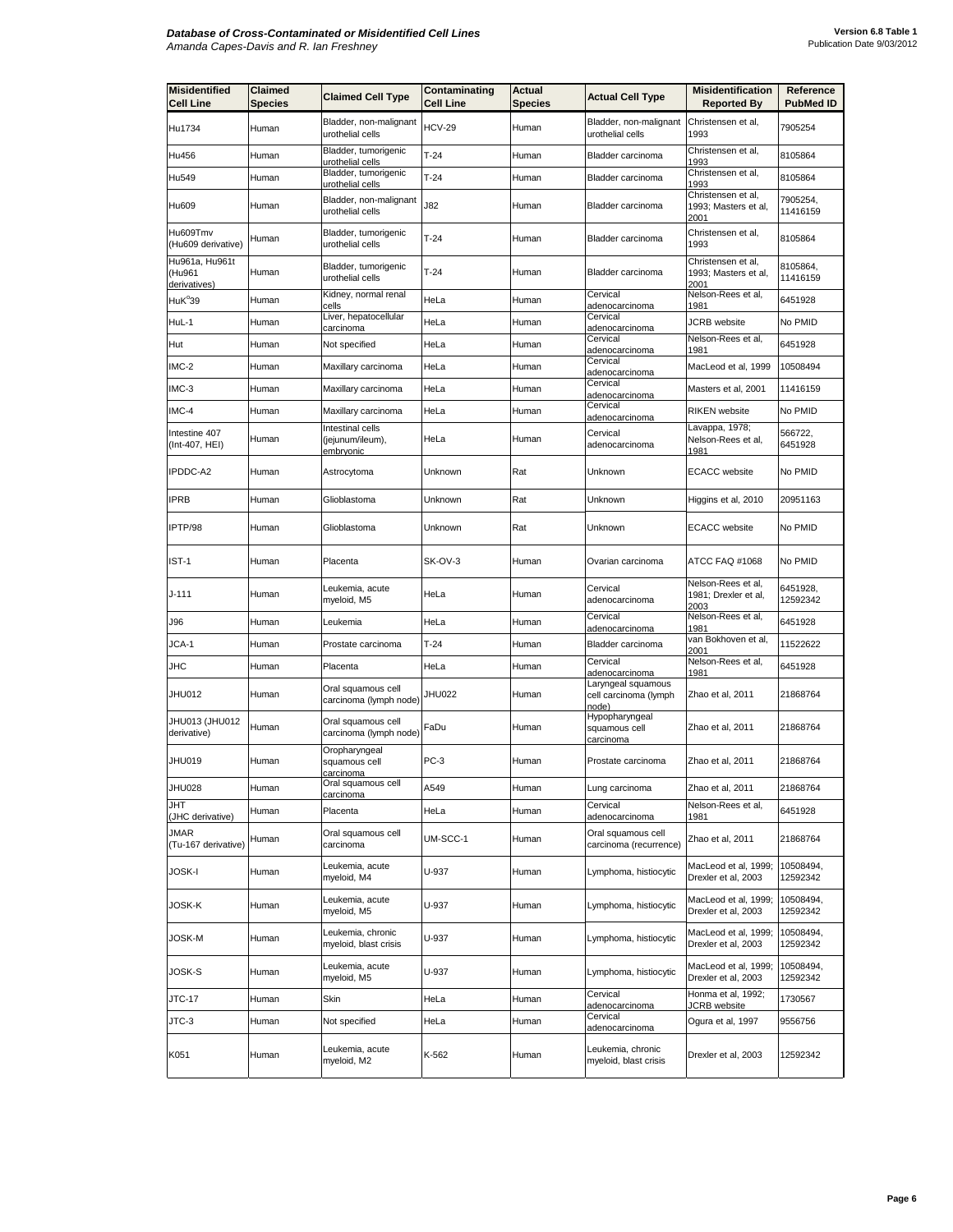| <b>Misidentified</b><br><b>Cell Line</b>               | <b>Claimed</b><br><b>Species</b>      | <b>Claimed Cell Type</b>                              | Contaminating<br><b>Cell Line</b> | <b>Actual</b><br><b>Species</b>                         | <b>Actual Cell Type</b>                               | <b>Misidentification</b><br><b>Reported By</b>                       | Reference<br><b>PubMed ID</b>   |
|--------------------------------------------------------|---------------------------------------|-------------------------------------------------------|-----------------------------------|---------------------------------------------------------|-------------------------------------------------------|----------------------------------------------------------------------|---------------------------------|
| K1                                                     | Human                                 | Thyroid, papillary<br>carcinoma                       | GLAG-66                           | Human                                                   | Thyroid, papillary<br>carcinoma                       | Ribeiro et al, 2008;<br>Schweppe et al, 2008                         | 19087340,<br>18713817           |
| K2                                                     | Human                                 | Thyroid, papillary<br>carcinoma                       | GLAG-66                           | Human                                                   | Thyroid, papillary<br>carcinoma                       | Ribeiro et al, 2008;<br>Schweppe et al, 2008                         | 19087340,<br>18713817           |
| KAK1                                                   | Human                                 | Thyroid, follicular<br>adenoma                        | HT-29                             | Human                                                   | Colon carcinoma                                       | van Staveren et al,<br>2007; Schweppe et<br>al, 2008                 | 17804723,<br>18713817           |
| KAT10                                                  | Human                                 | Thyroid, papillary<br>carcinoma                       | HT-29                             | Human                                                   | Colon carcinoma                                       | van Staveren et al,<br>2007; Schweppe et<br>al, 2008                 | 17804723,<br>18713817           |
| KAT4                                                   | Human                                 | Thyroid, anaplastic<br>carcinoma                      | HT-29                             | Human                                                   | Colon carcinoma                                       | van Staveren et al.<br>2007; Schweppe et<br><u>al, 2008</u>          | 17804723,<br>18713817           |
| KAT5                                                   | Human                                 | Thyroid, papillary<br>carcinoma                       | HT-29                             | Human                                                   | Colon carcinoma                                       | Schweppe et al, 2008                                                 | 18713817                        |
| KAT50                                                  | Human                                 | Thyroid, differentiated<br>cells                      | HT-29                             | Human                                                   | Colon carcinoma                                       | Schweppe et al, 2008                                                 | 18713817                        |
| KAT7                                                   | Human                                 | Thyroid, benign<br>follicular hyperplasia             | HT-29                             | Human                                                   | Colon carcinoma                                       | Schweppe et al, 2008                                                 | 18713817                        |
| KВ                                                     | Human                                 | Oral carcinoma                                        | HeLa                              | Human                                                   | Cervical<br>adenocarcinoma                            | Gartler, 1967;<br>Lavappa et al, 1976;<br>Nelson-Rees et al,<br>1981 | 4864103,<br>1250349,<br>6451928 |
| KB-3-1                                                 | Human                                 | Oral carcinoma                                        | HeLa                              | Human                                                   | Cervical<br>adenocarcinoma                            | <b>DSMZ</b> website                                                  | No PMID                         |
| KB-V1                                                  | Human                                 | Oral carcinoma                                        | HeLa                              | Human                                                   | Cervical<br><u>adenocarcinoma</u>                     | <b>DSMZ</b> website                                                  | No PMID                         |
| KCI-MOH1                                               | Human                                 | Pancreatic carcinoma                                  | <b>HPAC</b>                       | Human                                                   | Pancreatic carcinoma                                  | <b>DSMZ</b> website                                                  | No PMID                         |
| KM-3                                                   | Human                                 | Leukemia, acute<br>lymphoblastic, B cell<br>precursor | <b>REH</b>                        | Human                                                   | Leukemia, acute<br>lymphoblastic, B cell<br>precursor | Drexler et al, 2003                                                  | 12592342                        |
| KM3                                                    | Human                                 | Melanoma                                              | Unknown                           | Rat                                                     | Not specified                                         | Moseley et al, 2003                                                  | 12740908                        |
| KMS-21-BM                                              | Human                                 | Myeloma                                               | Unknown                           | Human                                                   | Unknown                                               | Drexler et al, 2003                                                  | 12592342                        |
| KMT-2                                                  | Human                                 | Umbilical cord blood                                  | <b>KG-1</b>                       | Human                                                   | Leukemia                                              | Yoshino et al, 2006                                                  | 16643607                        |
| <b>KNS-89</b>                                          | Human                                 | Gliosarcoma                                           | U-251 MG                          | Human                                                   | Glioblastoma                                          | JCRB website                                                         | No PMID                         |
| KOSC-3                                                 | Human                                 | Oral carcinoma                                        | Ca9-22                            | Human                                                   | Oral carcinoma                                        | <b>JCRB</b> website                                                  | No PMID                         |
| KP-1N                                                  | Human                                 | Pancreatic carcinoma                                  | PANC-1                            | Human                                                   | Pancreatic carcinoma                                  | JCRB website                                                         | No PMID                         |
| KPB-M15                                                | Human                                 | Leukemia, chronic<br>myeloid, blast crisis            | KYO-1                             | Human                                                   | Leukemia, chronic<br>myeloid, blast crisis            | Drexler et al, 2003                                                  | 12592342                        |
| KPL-1                                                  | Human                                 | Breast carcinoma                                      | MCF-7                             | Human                                                   | Breast carcinoma                                      | DSMZ website                                                         | No PMID                         |
| KP-P1                                                  | Human                                 | Prostate carcinoma                                    | HeLa                              | Human                                                   | Cervical<br>adenocarcinoma                            | Nelson-Rees et al,<br>1981                                           | 6451928                         |
| KSY-1                                                  | Human                                 | Sarcoma (Kaposi)                                      | $T-24$                            | Human                                                   | Bladder carcinoma                                     | ATCC FAQ #1061                                                       | No PMID                         |
| KU-YS                                                  | Human                                 | Neuroblastoma                                         | <b>KU-SN</b>                      | Human                                                   | Neuroectodermal tumor                                 | <b>RIKEN</b> website                                                 | No PMID                         |
| $L-132$                                                | Human                                 | Lung cells, embryonic                                 | HeLa                              | Human                                                   | Cervical<br>adenocarcinoma                            | Lavappa, 1978;<br>Nelson-Rees et al,<br>1981                         | 566722,<br>6451928              |
| L-41<br>(J96 derivative)                               | Human                                 | Leukemia, bone marrow HeLa                            |                                   | Human                                                   | Cervical<br>adenocarcinoma                            | <b>ECACC</b> website                                                 | No PMID                         |
| LED-Ti                                                 | Human                                 | Cervical carcinoma                                    | HeLa                              | Human                                                   | Cervical<br>adenocarcinoma                            | Nelson-Rees et al,<br>1981                                           | 6451928                         |
| LLC-15MB                                               | Human                                 | Breast carcinoma                                      | M14                               | Human                                                   | Melanoma                                              | Thompson et al, 2004                                                 | 15679051                        |
| LR10.6                                                 | Human                                 | Leukemia, acute<br>lymphoblastic, B cell<br>precursor | NALM-6                            | Human                                                   | Leukemia, acute<br>lymphoblastic, B cell<br>precursor | MacLeod et al, 1999;<br>Drexler et al, 2003                          | 10508494,<br>12592342           |
| LT-1                                                   | Frog, grass                           | Kidney, renal<br>adenocarcinoma                       | TH and FHM                        | $TH = box$ turtle;<br>$FHM = fathead$<br>minnow         | $TH = heart$ ; $FHM =$<br>unspecified                 | Nelson-Rees et al,<br>1981                                           | 6451928                         |
| LU                                                     | Human                                 | Lung cells, fetal                                     | HeLa                              | Human                                                   | Cervical<br>adenocarcinoma                            | Nelson-Rees et al,<br>1981                                           | 6451928                         |
| LU 106                                                 | Human                                 | Lung cells, embryonic                                 | HeLa                              | Human                                                   | Cervical<br>adenocarcinoma                            | Nelson-Rees et al,<br>1981                                           | 6451928                         |
| Lu-130                                                 | Human                                 | Lung carcinoma                                        | Lu-134A, B                        | Human                                                   | Lung carcinoma                                        | Yoshino et al, 2006                                                  | 16643607                        |
| M10T                                                   | Human                                 | Synovial cell                                         | HeLa                              | Human                                                   | Cervical<br>adenocarcinoma                            | Nelson-Rees et al,<br>1981                                           | 6451928                         |
| M4A4 and<br>derivatives<br>(MDA-MB-435<br>derivatives) | Human                                 | Breast carcinoma                                      | M14                               | Human                                                   | Melanoma                                              | <b>ATCC</b> website                                                  | No PMID                         |
| MA-104                                                 | Monkey, Rhesus<br>(Macaca<br>mulatta) | Kidney, embryonic renal<br>cells                      | Vero?                             | Monkey, African<br>green<br>(Cercopithecus<br>aethiops) | Kidney, normal renal<br>cells                         | Milanesi et al, 2003;<br>ATCC FAQ #1067                              | 14505435                        |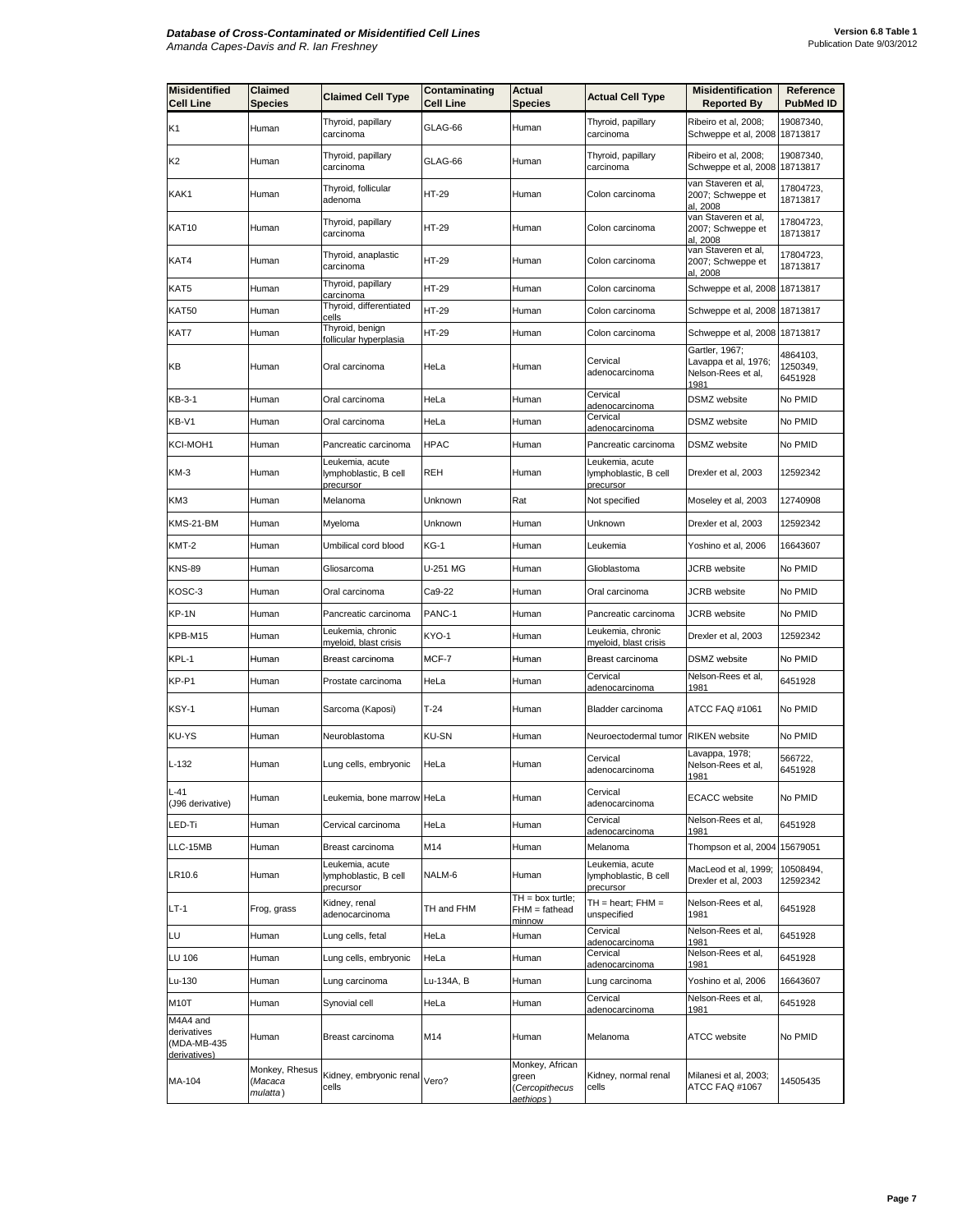| <b>Misidentified</b><br><b>Cell Line</b> | Claimed<br>Species | <b>Claimed Cell Type</b>                               | Contaminating<br>Cell Line                                    | Actual<br>Species                                       | <b>Actual Cell Type</b>                  | <b>Misidentification</b><br><b>Reported By</b>                    | Reference<br>PubMed ID             |
|------------------------------------------|--------------------|--------------------------------------------------------|---------------------------------------------------------------|---------------------------------------------------------|------------------------------------------|-------------------------------------------------------------------|------------------------------------|
| MA-111                                   | Rabbit             | Kidney, newborn                                        | Vero?                                                         | Monkey, African<br>green<br>(Cercopithecus<br>aethiops) | Kidney, normal renal<br>cells            | Nelson-Rees et al,<br>1981                                        | 6451928                            |
| MA-160                                   | Human              | Prostate adenoma                                       | HeLa                                                          | Human                                                   | Cervical<br>adenocarcinoma               | Nelson-Rees, 1977;<br>Nelson-Rees et al,<br><u> 1981</u>          | 562836,<br>6451928                 |
| MaTu                                     | Human              | Breast carcinoma                                       | HeLa                                                          | Human                                                   | Cervical<br>adenocarcinoma               | MacLeod et al, 1999                                               | 10508494                           |
| MC-4000                                  | Human              | Breast carcinoma                                       | HeLa                                                          | Human                                                   | Cervical<br>adenocarcinoma               | MacLeod et al, 1999                                               | 10508494                           |
| McCoy                                    | Human              | Not specified                                          | Strain L                                                      | Mouse                                                   | Connective tissue                        | Nelson-Rees et al,<br>1981                                        | 6451928                            |
| MCF-7/AdrR<br>(NCI/ADR-RES)              | Human              | Breast carcinoma                                       | OVCAR-8                                                       | Human                                                   | Ovarian carcinoma                        | Liscovitch and Ravid,<br>2007                                     | 16504380                           |
| MDA-MB-435                               | Human              | Breast carcinoma                                       | M14                                                           | Human                                                   | Melanoma                                 | Ellison et al, 2002;<br>Christgen et al, 2007;<br>Rae et al, 2007 | 12354931,<br>17786032,<br>17004106 |
| MDA-N<br>(MDA-MB-435<br>derivative)      | Human              | Breast carcinoma,<br>HER2/ERBB2-<br><u>transfected</u> | M14                                                           | Human                                                   | Melanoma                                 | Lorenzi et al, 2009                                               | 19372543                           |
| MDS                                      | Human              | Leukemia, chronic<br>myelomonocytic                    | JURKAT                                                        | Human                                                   | Leukemia, acute<br>lymphoblastic, T cell | Drexler et al, 2003                                               | 12592342                           |
| MEL-HO                                   | Human              | Melanoma                                               | Unknown, does not<br>match other cell line<br>from same donor | Human                                                   | Unknown                                  | MacLeod et al, 1999                                               | 10508494                           |
| ME-WEI                                   | Human              | Melanoma                                               | Unknown, does not<br>match other cell line<br>from same donor | Human                                                   | Unknown                                  | MacLeod et al, 1999                                               | 10508494                           |
| MGH-U1 (EJ)                              | Human              | Bladder carcinoma                                      | $T-24$                                                        | Human                                                   | Bladder carcinoma                        | O'Toole et al, 1983;<br>in et al. 1985                            | 6823318.<br>4027986                |
| MGH-U2 (HM)                              | Human              | Bladder carcinoma                                      | $T-24$                                                        | Human                                                   | Bladder carcinoma                        | O'Toole et al, 1983;<br>Lin et al, 1985                           | 6823318,<br>4027986                |
| MHH-225                                  | Human              | Leukemia, acute<br>myeloid, M7                         | JURKAT                                                        | Human                                                   | Leukemia, acute<br>lymphoblastic, T cell | Drexler et al, 2003                                               | 12592342                           |
| Minnesota EE                             | Human              | Esophageal epithelium                                  | HeLa                                                          | Human                                                   | Cervical<br>adenocarcinoma               | avappa, 1978;<br>Nelson-Rees et al,<br>1981                       | 566722,<br>6451928                 |
| MKB-1                                    | Human              | Leukemia, acute<br>myeloid                             | CCRF-CEM                                                      | Human                                                   | Leukemia, acute<br>lymphoblastic, T cell | MacLeod et al, 1999;<br>Drexler et al, 2003                       | 10508494,<br>12592342              |
| MKN28                                    | Human              | Gastric carcinoma                                      | MKN74                                                         | Human                                                   | Gastric carcinoma                        | <b>JCRB</b> website                                               | No PMID                            |
| MKN-7                                    | Human              | Gastric carcinoma                                      | Unknown                                                       | Human                                                   | Lymphoblastoid cells                     | Suzuki and<br>Sekiguchi, 1999                                     | No PMID<br>(book chapter)          |
| MMAc                                     | Human              | Melanoma                                               | Mash-1                                                        | Human                                                   | Schwannoma                               | Yoshino et al, 2006                                               | 16643607                           |
| MOBS-1                                   | Human              | Leukemia, acute<br>myeloid, M5                         | U-937                                                         | Human                                                   | Lymphoma, histiocytic                    | Drexler et al, 2003                                               | 12592342                           |
| MOLT-15                                  | Human              | Leukemia, acute<br>lymphoblastic, T cell               | CTV-1                                                         | Human                                                   | Leukemia, acute<br>myeloid, M5           | MacLeod et al, 1999;<br>Drexler et al, 2003                       | 10508494,<br>12592342              |
| MPanc-96                                 | Human              | Pancreatic carcinoma                                   | AsPC-1                                                        | Human                                                   | Pancreatic carcinoma                     | ATCC website                                                      | No PMID                            |
| <b>MRO87-1</b>                           | Human              | Thyroid, follicular<br>carcinoma                       | HT-29                                                         | Human                                                   | Colon carcinoma                          | Schweppe et al, 2008 18713817                                     |                                    |
| <b>MS</b><br>(Monkey Stable)             | Monkey             | Kidney, normal renal<br>cells                          | HeLa                                                          | Human                                                   | Cervical<br>adenocarcinoma               | Milanesi et al. 2003                                              | 14505435                           |
| MT-1                                     | Human              | Breast carcinoma                                       | HeLa                                                          | Human                                                   | Cervical<br>adenocarcinoma               | MacLeod et al, 1999                                               | 10508494                           |
| MUTZ-1                                   | Human              | Leukemia, acute<br>myeloid, M2                         | Namalwa                                                       | Human                                                   | Lymphoma, Burkitt                        | Drexler et al, 2009                                               | 19344951                           |
| MV522                                    | Human              | Lung carcinoma                                         | HT-29                                                         | Human                                                   | Colon carcinoma                          | ATCC FAQ #1075                                                    | No PMID                            |
| <b>NC-37</b>                             | Human              | Lymphoblastoid cell<br>line, normal donor              | Raji                                                          | Human                                                   | Lymphoma, Burkitt                        | JCRB website                                                      | No PMID                            |
| NCC16                                    | Human              | Cervical carcinoma                                     | PHK16-0b                                                      | Human                                                   | Skin, immortalised<br>keratinocytes      | JCRB website                                                      | No PMID                            |
| NCI/ADR-RES<br>(MCF-7/AdrR)              | Human              | Breast carcinoma                                       | OVCAR-8                                                       | Human                                                   | Ovarian carcinoma                        | Liscovitch and Ravid,<br>2007                                     | 16504380                           |
| <b>NCI-H1264</b>                         | Human              | Lung carcinoma                                         | <b>NCI-H157</b>                                               | Human                                                   | Lung carcinoma                           | ATCC FAQ #930,<br>#931                                            | No PMID                            |
| <b>NCI-H1304</b>                         | Human              | Lung carcinoma, small<br>cell                          | <b>NCI-H1870</b>                                              | Human                                                   | Lung carcinoma, small<br>cell            | ATCC FAQ #1069                                                    | No PMID                            |
| <b>NCI-H1514</b>                         | Human              | Lung carcinoma                                         | Unknown                                                       | Human                                                   | Unknown                                  | Durkin et al, 2000;<br>ATCC website                               | 10949990                           |
| <b>NCI-H157</b>                          | Human              | Lung carcinoma                                         | <b>NCI-H1264</b>                                              | Human                                                   | Lung carcinoma                           | ATCC FAQ #930,<br>#931                                            | No PMID                            |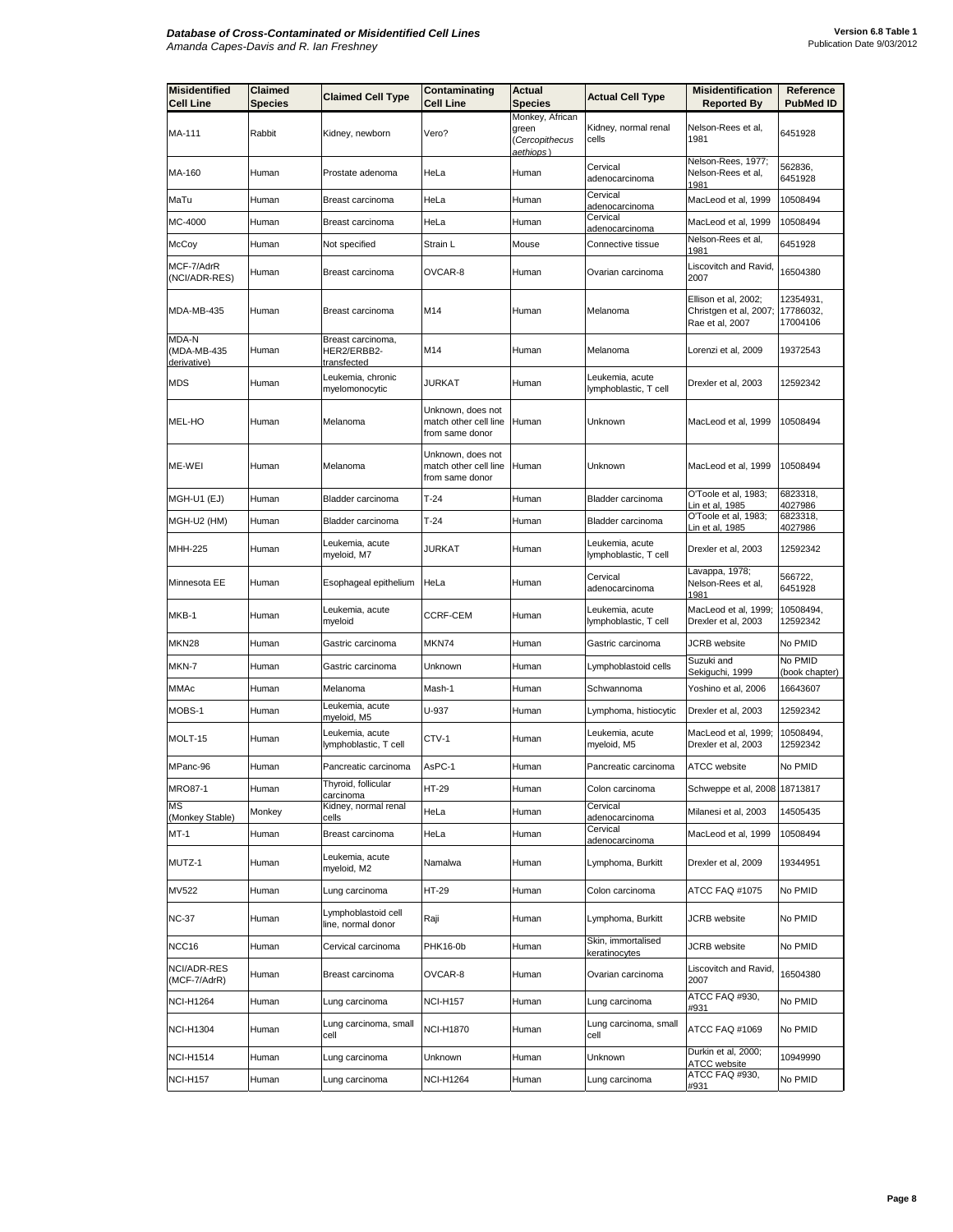| <b>Misidentified</b><br><b>Cell Line</b>                | Claimed<br><b>Species</b>          | <b>Claimed Cell Type</b>                          | Contaminating<br><b>Cell Line</b> | Actual<br><b>Species</b>                 | <b>Actual Cell Type</b>                               | <b>Misidentification</b><br><b>Reported By</b>   | Reference<br><b>PubMed ID</b> |
|---------------------------------------------------------|------------------------------------|---------------------------------------------------|-----------------------------------|------------------------------------------|-------------------------------------------------------|--------------------------------------------------|-------------------------------|
| <b>NCI-H1622</b>                                        | Human                              | Lung carcinoma                                    | Unknown                           | Human                                    | Unknown                                               | <b>ATCC</b> website                              | No PMID                       |
| <b>NCI-H1870</b>                                        | Human                              | Lung carcinoma, small<br>cell                     | <b>NCI-H1304</b>                  | Human                                    | Lung carcinoma, small<br>cell                         | ATCC FAQ #1069                                   | No PMID                       |
| <b>NCI-H249</b>                                         | Human                              | Lung carcinoma, small<br>cell                     | NCI-H69                           | Human                                    | Lung carcinoma, small<br>cell                         | ATCC FAQ #1073                                   | No PMID                       |
| <b>NCI-H513</b>                                         | Human                              | Mesothelioma                                      | <b>NCI-H125</b>                   | Human                                    | Lung carcinoma                                        | ATCC FAQ #1060                                   | No PMID                       |
| <b>NCI-H592</b>                                         | Human                              | Lung carcinoma, small<br>cell                     | NCI-H69                           | Human                                    | Lung carcinoma, small<br>cell                         | ATCC FAQ #1070,<br>#1073                         | No PMID                       |
| NCI-H60                                                 | Human                              | Lung carcinoma, small<br>cell                     | <b>NCI-N417</b>                   | Human                                    | Lung carcinoma, small<br>cell                         | ATCC FAQ #1064                                   | No PMID                       |
| <b>NCI-H630</b>                                         | Human                              | Metastatic sample                                 | <b>Mixture</b>                    | Human                                    | Unknown                                               | ATCC FAQ #1065                                   | No PMID                       |
| <b>NCI-H738</b>                                         | Human                              | Lung carcinoma                                    | Unknown                           | Human                                    | Unknown                                               | <b>ATCC</b> website                              | No PMID                       |
| NCOL-1                                                  | Human                              | Intestinal cells, normal<br>colon                 | LoVo                              | Human                                    | Colon carcinoma                                       | Melcher et al, 2005                              | 15771911                      |
| <b>NCTC 2544</b>                                        | Human                              | Skin epithelium                                   | HeLa                              | Human                                    | Cervical<br>adenocarcinoma                            | Lavappa, 1978;<br>Nelson-Rees et al,<br>1981     | 566722,<br>6451928            |
| <b>NCTC 3075</b>                                        | Human                              | Not specified                                     | HeLa                              | Human                                    | Cervical<br>adenocarcinoma                            | Lavappa, 1978;<br>Nelson-Rees et al,<br>1981     | 566722,<br>6451928            |
| <b>ND-1</b>                                             | Human                              | Prostate carcinoma                                | <b>DU-145</b>                     | Human                                    | Prostate carcinoma                                    | van Bokhoven et al,<br>2001                      | 11304728                      |
| NM2C5 and<br>derivatives<br>(MDA-MB-435<br>derivatives) | Human                              | Breast carcinoma                                  | M14                               | Human                                    | Melanoma                                              | <b>ATCC</b> website                              | No PMID                       |
| <b>NOI-90</b>                                           | Human                              | Lymphoma, non-<br>Hodgkin, natural killer<br>cell | <b>REH</b>                        | Human                                    | Leukemia, acute<br>lymphoblastic, B cell<br>precursor | Drexler et al, 2003                              | 12592342                      |
| NPA87                                                   | Human                              | Thyroid, papillary<br>carcinoma                   | M14                               | Human                                    | Melanoma                                              | Schweppe et al,<br>2008; Zhao et al,<br>2011     | 18713817,<br>21868764         |
| $NS-3$                                                  | Human                              | Gastric carcinoma                                 | <b>COLO 201</b>                   | Human                                    | Colon carcinoma                                       | <b>JCRB</b> website                              | No PMID                       |
| OCUM-6                                                  | Human                              | Gastric carcinoma                                 | OCUM-11                           | Human                                    | Gastric carcinoma                                     | <b>JCRB</b> website                              | No PMID                       |
| OE                                                      | Human                              | Endometrium                                       | HeLa                              | Human                                    | Cervical<br>adenocarcinoma                            | Nelson-Rees et al,<br>1981; Ogura et al,<br>1997 | 6451928,<br>9556756           |
| OF                                                      | Human                              | Not specified                                     | HeLa                              | Human                                    | Cervical<br>adenocarcinoma                            | Ogura et al, 1997                                | 9556756                       |
| OLGA-PH-J/92<br>[OL-J/92]                               | Crayfish,<br>Orconectes<br>limosus | Brain, cerebral ganglion Unknown                  |                                   | Unknown, similar<br>to amoeba<br>species | Unknown                                               | Lee et al, 2011;<br>ATCC website                 | 21938590                      |
| ONCO-DG-1                                               | Human                              | Thyroid, papillary<br>carcinoma                   | OVCAR-3                           | Human                                    | Ovarian carcinoma                                     | <b>DSMZ</b> website                              | No PMID                       |
| OST                                                     | Human                              | Sarcoma<br>(osteosarcoma)                         | HeLa                              | Human                                    | Cervical<br>adenocarcinoma                            | Personal<br>communication, R.<br>Nardone         | No PMID                       |
| OU-AML-1                                                | Human                              | Leukemia, acute<br>myeloid, M4                    | <b>OCI/AML2</b>                   | Human                                    | Leukemia, acute<br>myeloid, M4                        | Drexler et al, 2003                              | 12592342                      |
| OU-AML-2                                                | Human                              | Leukemia, acute<br>myeloid, M2                    | OCI/AML2                          | Human                                    | Leukemia, acute<br>myeloid, M4                        | Drexler et al, 2003                              | 12592342                      |
| OU-AML-3                                                | Human                              | Leukemia, acute<br>myeloid, M4                    | OCI/AML2                          | Human                                    | Leukemia, acute<br>myeloid, M4                        | Drexler et al, 2003                              | 12592342                      |
| OU-AML-4                                                | Human                              | Leukemia, acute<br>myeloid, M2                    | OCI/AML2                          | Human                                    | Leukemia, acute<br>myeloid, M4                        | Drexler et al, 2003                              | 12592342                      |
| OU-AML-5                                                | Human                              | Leukemia, acute<br>myeloid, M5                    | OCI/AML2                          | Human                                    | Leukemia, acute<br>myeloid, M4                        | Drexler et al, 2003                              | 12592342                      |
| OU-AML-6                                                | Human                              | Leukemia, acute<br>myeloid, M1                    | OCI/AML2                          | Human                                    | Leukemia, acute<br>myeloid, M4                        | Drexler et al, 2003                              | 12592342                      |
| OU-AML-7                                                | Human                              | Leukemia, acute<br>myeloid, M4                    | OCI/AML2                          | Human                                    | Leukemia, acute<br>myeloid, M4                        | Drexler et al, 2003                              | 12592342                      |
| OU-AML-8                                                | Human                              | Leukemia, acute<br>myeloid, M4                    | OCI/AML2                          | Human                                    | Leukemia, acute<br>myeloid, M4                        | Drexler et al, 2003                              | 12592342                      |
| OV-1063                                                 | Human                              | Ovarian carcinoma                                 | Unknown                           | Human                                    | Unknown                                               | <b>ATCC</b> website                              | No PMID                       |
| <b>OVMIU</b>                                            | Human                              | Ovarian carcinoma                                 | OVSAYO                            | Human                                    | Ovarian carcinoma                                     | JCRB website                                     | No PMID                       |
| P1-1A3                                                  | Human                              | Thymic epithelium                                 | SK-HEP-1                          | Human                                    | Liver carcinoma                                       | MacLeod et al, 1999                              | 10508494                      |
| P1-4D6                                                  | Human                              | Thymic epithelium                                 | SK-HEP-1                          | Human                                    | Liver carcinoma                                       | MacLeod et al, 1999                              | 10508494                      |
| P39/TSUGANE<br>(P39/TSU)                                | Human                              | Leukemia, acute<br>myeloid, M2                    | <b>HL-60</b>                      | Human                                    | Leukemia, acute<br>myeloid, M2                        | Drexler et al, 2003;<br>JCRB website             | 12592342                      |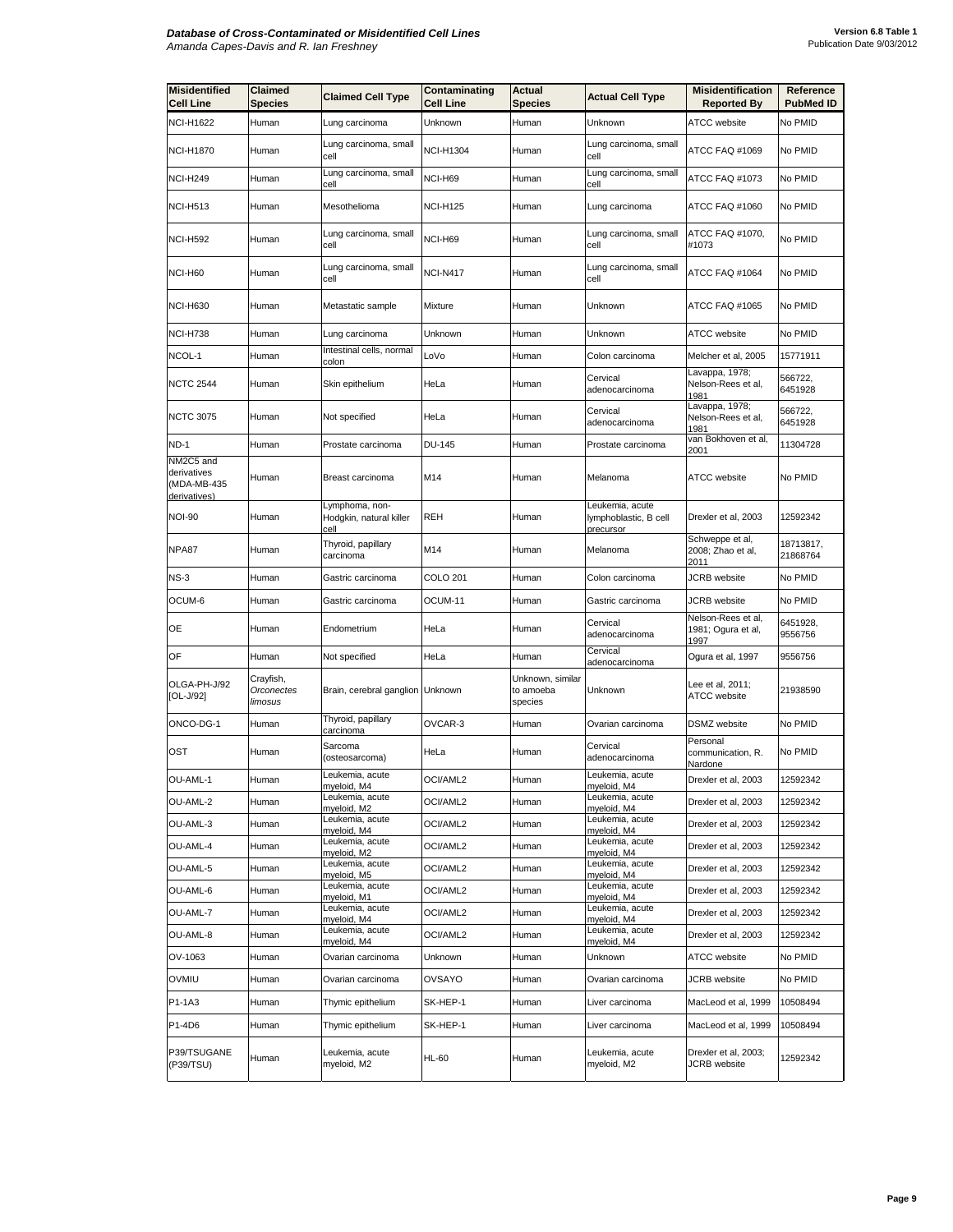| <b>Misidentified</b><br><b>Cell Line</b> | Claimed<br>Species | <b>Claimed Cell Type</b>                              | Contaminating<br><b>Cell Line</b>                             | <b>Actual</b><br><b>Species</b>       | <b>Actual Cell Type</b>                           | <b>Misidentification</b><br><b>Reported By</b>     | Reference<br><b>PubMed ID</b> |
|------------------------------------------|--------------------|-------------------------------------------------------|---------------------------------------------------------------|---------------------------------------|---------------------------------------------------|----------------------------------------------------|-------------------------------|
| PBEI                                     | Human              | Leukemia, acute<br>lymphoblastic, B cell              | NALM-6                                                        | Human                                 | Leukemia, acute<br>lymphoblastic, B cell          | MacLeod et al, 1999;<br>Drexler et al, 2003        | 10508494,<br>12592342         |
| PC-93                                    | Human              | precursor<br>Prostate carcinoma                       | HeLa                                                          | Human                                 | precursor<br>Cervical<br>adenocarcinoma           | van Bokhoven et al,<br>2003                        | 14518029                      |
| PC-MDS                                   | Human              | Myelodysplastic<br>syndrome, therapy-<br>related      | K-562                                                         | Human                                 | Leukemia, chronic<br>myeloid, blast crisis        | Drexler et al, 2009                                | 19344951                      |
| PCI-22A                                  | Human              | Oral squamous cell<br>carcinoma                       | Unknown, does not<br>match other cell line<br>from same donor | Human                                 | Unknown                                           | Zhao et al, 2011                                   | 21868764                      |
| PCI-22B                                  | Human              | Oral squamous cell<br>carcinoma (lymph node)          | Unknown, does not<br>match other cell line<br>from same donor | Human                                 | Unknown                                           | Zhao et al, 2011                                   | 21868764                      |
| PCI-3                                    | Human              | Oropharyngeal<br>squamous cell<br><u>carcinoma</u>    | PC-3                                                          | Human                                 | Prostate carcinoma                                | Zhao et al, 2011                                   | 21868764                      |
| PEAZ-1                                   | Human              | Prostate carcinoma                                    | HT-1080                                                       | Human                                 | Sarcoma (fibrosarcoma)                            | Schmelz et al, 2001<br>[erratum}                   | 11433418<br>[erratum]         |
| PH61-N                                   | Human              | Not specified                                         | MIA PaCa-2                                                    | Human                                 | Pancreatic carcinoma                              | JCRB website                                       | No PMID                       |
| <b>PLB-985</b>                           | Human              | Leukemia, acute<br>myeloid, M4                        | HL-60                                                         | Human                                 | Leukemia, acute<br>myeloid, M2                    | Drexler et al, 2003                                | 12592342                      |
| PPC-1                                    | Human              | Prostate carcinoma                                    | PC-3                                                          | Human                                 | Prostate carcinoma                                | Chen, 1993                                         | 8428522                       |
| <b>PSV811</b>                            | Human              | Skin fibroblast.<br>Werner's syndrome                 | WI-38                                                         | Human                                 | Lung, normal diploid<br>fibroblasts               | <b>JCRB</b> website                                | No PMID                       |
| RAMAK-1                                  | Human              | Muscle synovium                                       | $T-24$                                                        | Human                                 | Bladder carcinoma                                 | MacLeod et al, 1999                                | 10508494                      |
| <b>RB</b>                                | Human              | Lymphoma, Hodgkin                                     | OMK-210                                                       | Monkey, Owl<br>(Aotus<br>trivirgatus) | Kidney, normal renal<br>cells                     | Nelson-Rees et al,<br>1981; Drexler et al,<br>2003 | 6451928,<br>12592342          |
| RBHF-1                                   | Human              | Liver, hepatoma                                       | Unknown                                                       | Non-human                             | Unknown                                           | MacLeod et al, 1999                                | 10508494                      |
| RC-2A                                    | Human              | Leukemia, acute<br>myeloid, M4                        | CCRF-CEM                                                      | Human                                 | Leukemia, acute<br>lymphoblastic, T cell          | Drexler et al, 2003                                | 12592342                      |
| RED-3                                    | Human              | Leukemia, acute<br>myeloid                            | <b>HL-60</b>                                                  | Human                                 | Leukemia, acute<br>myeloid, M2                    | Drexler et al, 2003                                | 12592342                      |
| REH-6                                    | Human              | Leukemia, acute<br>lymphoblastic, B cell<br>precursor | Unknown                                                       | Mouse                                 | Unknown                                           | Drexler et al, 2003                                | 12592342                      |
| RERF-LC-MA                               | Human              | Lung carcinoma, small<br>cell                         | SK-MES-1                                                      | Human                                 | Lung, squamous cell                               | Personal<br>communication, A.<br>Capes-Davis       | No PMID                       |
| RERF-LC-OK                               | Human              | Lung carcinoma                                        | Marcus                                                        | Human                                 | Astrocytoma                                       | JCRB website                                       | No PMID                       |
| <b>RM-10</b>                             | Human              | Leukemia, chronic<br>myeloid, blast crisis            | K-562                                                         | Human                                 | eukemia, chronic<br>myeloid, blast crisis         | Drexler et al, 2003                                | 12592342                      |
| RMG-I                                    | Human              | Ovarian carcinoma                                     | RMG-II                                                        | Human                                 | Ovarian carcinoma                                 | JCRB website                                       | No PMID                       |
| RMUG-L                                   | Human              | Ovarian carcinoma                                     | SNG-II                                                        | Human                                 | Endometrial carcinoma                             | <b>JCRB</b> website                                | No PMID                       |
| <b>RPMI-4788</b>                         | Human              | Colon carcinoma                                       | HeLa                                                          | Human                                 | Cervical<br>adenocarcinoma                        | Personal<br>communication, A.<br>Capes-Davis       | No PMID                       |
| <b>RPMI-6666</b>                         | Human              | Lymphoma, Hodgkin                                     | Correct name,<br>ncorrect cell type                           | Human                                 | EBV+ B-lymphoblastoid<br>cell line                | Drexler et al, 2003                                | 12592342                      |
| RPTC-1                                   | Human              | Thyroid, papillary<br>carcinoma                       | TPC-1                                                         | Human                                 | Thyroid, papillary<br>carcinoma                   | Zhao et al, 2011                                   | 21868764                      |
| <b>RS-1</b>                              | Human              | Leukemia, acute<br>myeloid, M7                        | K-562                                                         | Human                                 | Leukemia, chronic<br>myeloid, blast crisis        | Drexler et al, 2003                                | 12592342                      |
| <b>RTSG</b>                              | Human              | Ovarian carcinoma                                     | SNG-II                                                        | Human                                 | Endometrial carcinoma                             | JCRB website                                       | No PMID                       |
| RY                                       | Human              | Lymphoma, Hodgkin                                     | Unknown                                                       | Monkey                                | Unknown                                           | Harris et al, 1981;<br>Drexler et al, 2003         | 7192801,<br>12592342          |
| SA4                                      | Human              | Sarcoma (liposarcoma)                                 | HeLa                                                          | Human                                 | Cervical<br>adenocarcinoma                        | Nelson-Rees et al,<br>1981                         | 6451928                       |
| SAM-1                                    | Human              | Leukemia, chronic<br>myeloid, blast crisis            | K-562                                                         | Human                                 | Leukemia, chronic<br><u>myeloid, blast crisis</u> | Drexler et al, 2003                                | 12592342                      |
| SAML-1                                   | Human              | Lymphoma, Hodgkin                                     | U-937                                                         | Human                                 | Lymphoma, histiocytic                             | ATCC FAQ #1074                                     | No PMID                       |
| SBC-2                                    | Human              | Bladder carcinoma                                     | HeLa                                                          | Human                                 | Cervical<br>adenocarcinoma                        | MacLeod et al, 1999                                | 10508494                      |
| SBC-7                                    | Human              | Bladder carcinoma                                     | HeLa                                                          | Human                                 | Cervical<br>adenocarcinoma                        | MacLeod et al, 1999                                | 10508494                      |
| <b>SCCTF</b>                             | Human              | Oral squamous cell<br>carcinoma                       | SCCKN                                                         | Human                                 | Oral squamous cell<br>carcinoma                   | Yoshino et al, 2006                                | 16643607                      |
| SCLC-16H                                 | Human              | Lung carcinoma, small<br>cell                         | <b>SCLC-21/22H</b>                                            | Human                                 | Lung carcinoma, small<br>ell                      | MacLeod et al, 1999                                | 10508494                      |
| SCLC-24H                                 | Human              | Lung carcinoma, small<br>cell                         | SCLC-21/22H                                                   | Human                                 | Lung carcinoma, small<br>cell                     | MacLeod et al, 1999                                | 10508494                      |
| SEG-1                                    | Human              | Esophageal<br>adenocarcinoma                          | NCI-H460                                                      | Human                                 | Lung carcinoma, large<br>cell                     | Boonstra et al, 2010                               | 20075370                      |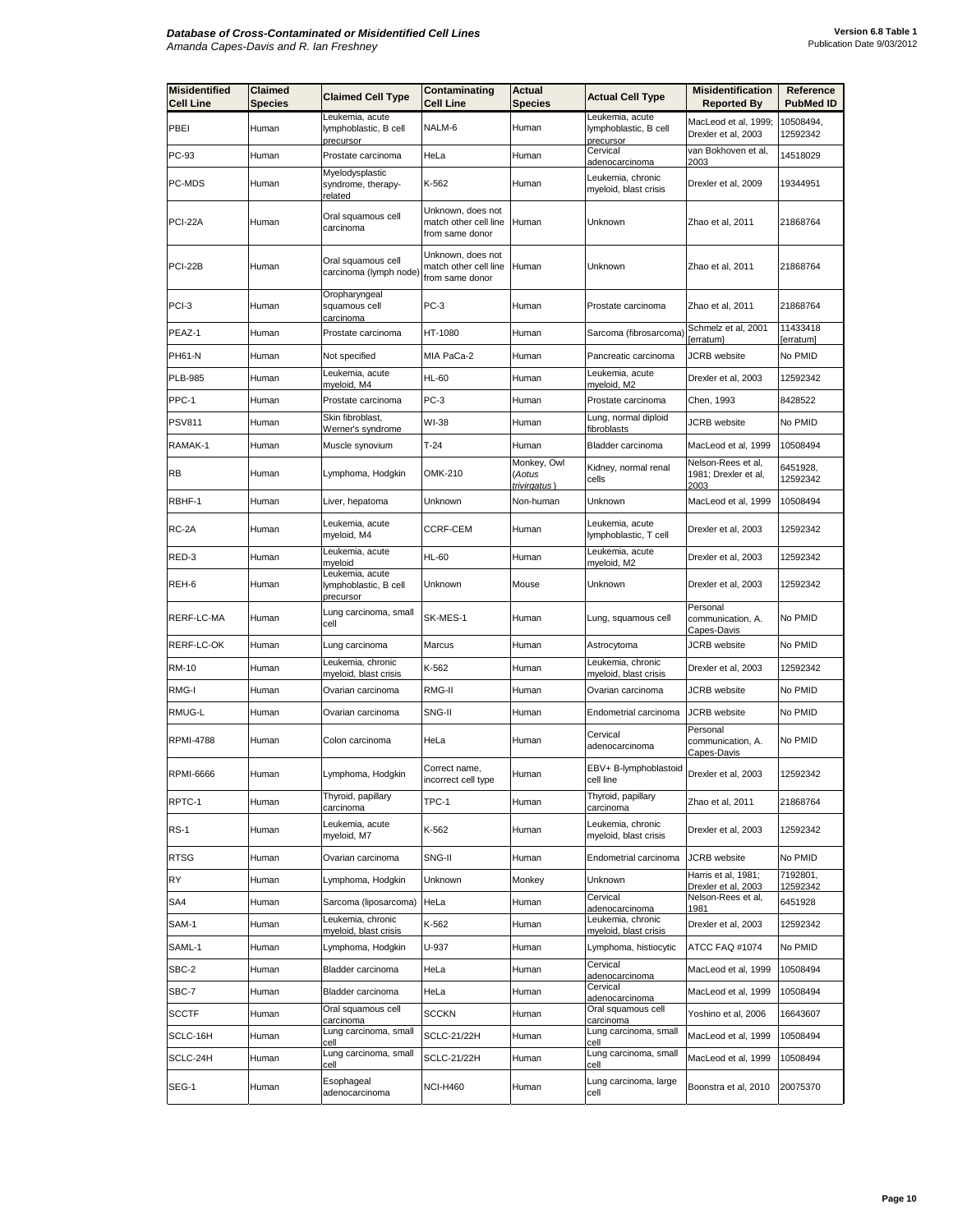| <b>Misidentified</b><br><b>Cell Line</b> | Claimed<br>Species | <b>Claimed Cell Type</b>                                | Contaminating<br><b>Cell Line</b>                                                                         | Actual<br>Species                                      | <b>Actual Cell Type</b>                      | <b>Misidentification</b><br><b>Reported By</b>         | Reference<br><b>PubMed ID</b> |
|------------------------------------------|--------------------|---------------------------------------------------------|-----------------------------------------------------------------------------------------------------------|--------------------------------------------------------|----------------------------------------------|--------------------------------------------------------|-------------------------------|
| $SH-2$                                   | Human              | Breast carcinoma                                        | HeLa                                                                                                      | Human                                                  | Cervical                                     | Nelson-Rees et al,                                     | 6451928                       |
| SH-3                                     | Human              | Breast carcinoma                                        | HeLa                                                                                                      | Human                                                  | adenocarcinoma<br>Cervical<br>adenocarcinoma | 1981<br>Nelson-Rees et al,<br>1981                     | 6451928                       |
| <b>SJPL</b>                              | Pig, Sus scrofa    | Lung cells, immortalized<br>epithelial                  | Unknown                                                                                                   | Monkey, African<br>green<br>Cercopithecus<br>aethiops) | Unknown                                      | Silversides et al,<br>2010                             | 20200241                      |
| SK-GT-5                                  | Human              | Esophageal<br>adenocarcinoma                            | SK-GT-2                                                                                                   | Human                                                  | Gastric carcinoma<br>(gastric fundus)        | Boonstra et al, 2010                                   | 20075370                      |
| SK-MG-1                                  | Human              | Astrocytoma                                             | Marcus                                                                                                    | Human                                                  | Astrocytoma                                  | <b>JCRB</b> website                                    | No PMID                       |
| SK-N-MC                                  | Human              | Neuroblastoma                                           | Unknown                                                                                                   | Human                                                  | Sarcoma (Ewing's)                            | Staege et al, 2004                                     | 15548687                      |
| SKW-3                                    | Human              | eukemia, chronic<br>lymphocytic, T cell                 | <b>KE-37</b>                                                                                              | Human                                                  | Leukemia, acute<br>lymphoblastic             | <b>DSMZ</b> website                                    | No PMID                       |
| <b>SNB-19</b>                            | Human              | Glioblastoma                                            | U-251 MG                                                                                                  | Human                                                  | Glioblastoma                                 | Azari et al, 2007;<br>ATCC website                     | 17254797                      |
| SPI-801                                  | Human              | Leukemia, acute<br>ymphoblastic, T cell                 | K-562                                                                                                     | Human                                                  | Leukemia, chronic<br>myeloid, blast crisis   | Gignac et al, 1993;<br>Drexler et al, 2003             | 8220135,<br>12592342          |
| <b>SPI-802</b>                           | Human              | Leukemia, acute<br>lymphoblastic, T cell                | K-562                                                                                                     | Human                                                  | Leukemia, chronic<br>myeloid, blast crisis   | Gignac et al, 1993;<br>Drexler et al, 2003             | 8220135,<br>12592342          |
| SpR                                      | Human              | Lymphoma, Hodgkin                                       | OMK-210                                                                                                   | Monkey, Owl<br>Aotus<br>trivirgatus)                   | Kidney, normal renal<br>cells                | Nelson-Rees et al,<br>1981; Drexler et al,<br>2003     | 6451928,<br>12592342          |
| SQ-5                                     | Human              | Lung carcinoma                                          | HeLa                                                                                                      | Human                                                  | Cervical<br>adenocarcinoma                   | Yoshino et al, 2006                                    | 16643607                      |
| SR-91                                    | Human              | Leukemia, acute<br>ymphoblastic, T cell                 | AML-193                                                                                                   | Human                                                  | Leukemia, acute<br>myeloid, M5               | Drexler et al, 2003                                    | 12592342                      |
| SW-527                                   | Human              | Colon carcinoma                                         | SW-480, SW-620                                                                                            | Human                                                  | Colon carcinoma                              | Nelson-Rees et al,<br>1981                             | 6451928                       |
| SW-598                                   | Human              | Colon carcinoma                                         | SW-480, SW-620                                                                                            | Human                                                  | Colon carcinoma                              | Nelson-Rees et al,<br>1981                             | 6451928                       |
| SW-608                                   | Human              | Colon carcinoma                                         | SW-480, SW-620                                                                                            | Human                                                  | Colon carcinoma                              | Nelson-Rees et al,<br>1981                             | 6451928                       |
| SW-613                                   | Human              | Colon carcinoma                                         | SW-480, SW-620                                                                                            | Human                                                  | Colon carcinoma                              | Nelson-Rees et al,<br>1981                             | 6451928                       |
| SW-732                                   | Human              | Colon carcinoma                                         | SW-480, SW-620                                                                                            | Human                                                  | Colon carcinoma                              | Nelson-Rees et al,<br>1981                             | 6451928                       |
| SW-733                                   | Human              | Colon carcinoma                                         | SW-480, SW-620                                                                                            | Human                                                  | Colon carcinoma                              | Nelson-Rees et al,<br>1981                             | 6451928                       |
| $T-1$                                    | Human              | Kidney, normal renal<br>cells                           | HeLa                                                                                                      | Human                                                  | Cervical<br>adenocarcinoma                   | Nelson-Rees et al,<br>1980; Nelson-Rees et<br>al. 1981 | 7394535,<br>6451928           |
| $T-33$                                   | Human              | Leukemia, chronic<br>myeloid, blast crisis              | K-562                                                                                                     | Human                                                  | Leukemia, chronic<br>myeloid, blast crisis   | Drexler et al, 2003                                    | 12592342                      |
| T404                                     | Human              | Oral squamous cell<br>carcinoma                         | T404, T406, Tu-138,<br>Tu-158LN, Tu-159,<br>Tu-182, Tu-212, Tu-<br>212LN (genetically<br>identical)       | Human                                                  | Head and neck<br>squamous cell<br>carcinoma  | Zhao et al, 2011                                       | 21868764                      |
| T406                                     | Human              | Oral squamous cell<br>carcinoma                         | T404, T406, Tu-138,<br>Tu-158LN, Tu-159,<br>Tu-182, Tu-212, Tu- Human<br>212LN (genetically<br>identical) |                                                        | Head and neck<br>squamous cell<br>carcinoma  | Zhao et al, 2011                                       | 21868764                      |
| T409                                     | Human              | Oral squamous cell<br>carcinoma                         | UM-SCC-1                                                                                                  | Human                                                  | Oral squamous cell<br>carcinoma (recurrence) | Zhao et al, 2011                                       | 21868764                      |
| $T-9$<br>(WI-38 derivative)              | Human              | ung cells, transformed<br>normal diploid<br>fibroblasts | HeLa                                                                                                      | Human                                                  | Cervical<br>adenocarcinoma                   | Nelson-Rees et al,<br>1981                             | 6451928                       |
| TCO-1                                    | Human              | Cervical carcinoma                                      | TCO-2                                                                                                     | Human                                                  | Cervical carcinoma                           | Yoshino et al, 2006                                    | 16643607                      |
| TDL-1                                    | Human              | Tonsillar lymphoid cells,<br>hon-neoplastic             | P3JHR-1                                                                                                   | Human                                                  | Lymphoma, Burkitt                            | Nelson-Rees et al,<br>1981                             | 6451928                       |
| TDL-2                                    | Human              | Tonsillar lymphoid cells,<br>on-neoplastic              | P3JHR-1                                                                                                   | Human                                                  | Lymphoma, Burkitt                            | Nelson-Rees et al,<br>1981                             | 6451928                       |
| TDL-3                                    | Human              | Tonsillar lymphoid cells,<br>non-neoplastic             | <b>RPMI 1788</b>                                                                                          | Human                                                  | Lymphoblastoid cell<br>line, normal donor    | Nelson-Rees et al,<br>1981                             | 6451928                       |
| TDL-4                                    | Human              | Tonsillar lymphoid cells,<br>non-neoplastic             | Raji                                                                                                      | Human                                                  | Lymphoma, Burkitt                            | Nelson-Rees et al,<br>1981                             | 6451928                       |
| <b>TE-12</b>                             | Human              | Esophageal squamous<br>cell carcinoma                   | TE-2, TE-3, TE-12<br>or TE-13 (genetically Human<br>identical)                                            |                                                        | Esophageal squamous<br>cell carcinoma        | Boonstra et al, 2007                                   | 17804709                      |
| TE-13                                    | Human              | Esophageal squamous<br>cell carcinoma                   | TE-2, TE-3, TE-12<br>or TE-13 (genetically Human<br>identical)                                            |                                                        | Esophageal squamous<br>cell carcinoma        | Boonstra et al, 2007                                   | 17804709                      |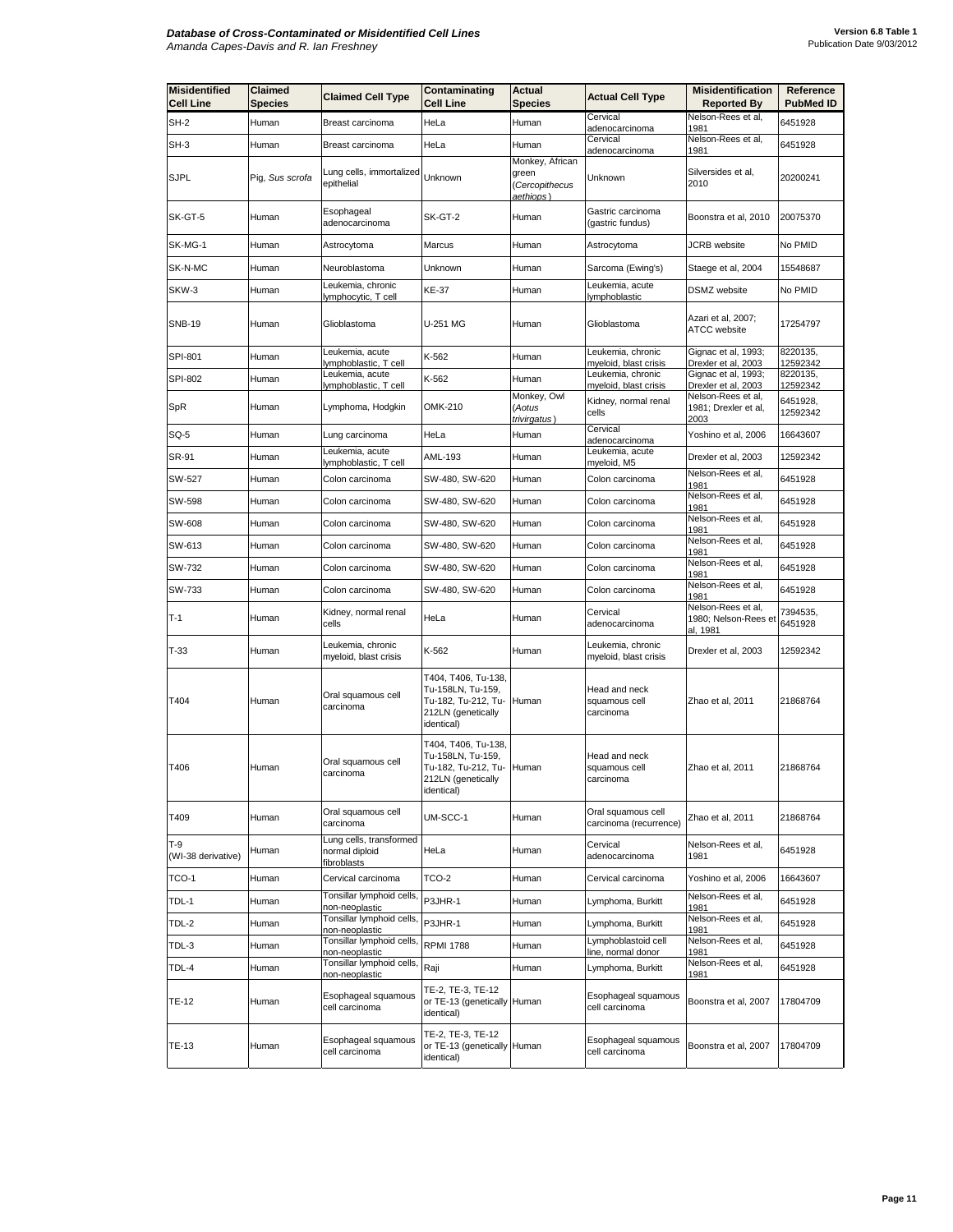| <b>Misidentified</b><br><b>Cell Line</b> | Claimed<br><b>Species</b> | <b>Claimed Cell Type</b>                                                     | Contaminating<br><b>Cell Line</b>                                                                   | <b>Actual</b><br><b>Species</b> | <b>Actual Cell Type</b>                      | <b>Misidentification</b><br><b>Reported By</b> | <b>Reference</b><br><b>PubMed ID</b> |
|------------------------------------------|---------------------------|------------------------------------------------------------------------------|-----------------------------------------------------------------------------------------------------|---------------------------------|----------------------------------------------|------------------------------------------------|--------------------------------------|
| <b>TE-2</b>                              | Human                     | Esophageal squamous<br>cell carcinoma                                        | TE-2, TE-3, TE-12<br>or TE-13 (genetically Human<br>identical)                                      |                                 | Esophageal squamous<br>cell carcinoma        | Boonstra et al, 2007                           | 17804709                             |
| <b>TE-3</b>                              | Human                     | Esophageal squamous<br>cell carcinoma                                        | TE-2, TE-3, TE-12<br>or TE-13 (genetically Human<br>identical)                                      |                                 | Esophageal squamous<br>cell carcinoma        | Boonstra et al, 2007                           | 17804709                             |
| TE671                                    | Human                     | Medulloblastoma                                                              | RD                                                                                                  | Human                           | Sarcoma<br>(rhabdomyosarcoma)                | Stratton et al, 1989;<br>Chen et al, 1989      | 2650908,<br>2739733                  |
| TE671 Subline<br>No.2                    | Human                     | Medulloblastoma                                                              | RD                                                                                                  | Human                           | Sarcoma<br>(rhabdomyosarcoma)                | ECACC website,<br>ATCC FAQ #1063               | No PMID                              |
| TE-7                                     | Human                     | Esophageal<br>adenocarcinoma                                                 | TE-2, TE-3, TE-12<br>or TE-13 (genetically Human<br>identical)                                      |                                 | Esophageal squamous<br>cell carcinoma        | Boonstra et al, 2007                           | 17804709                             |
| TEC61                                    | Human                     | Thyroid, endothelium                                                         | JEG3                                                                                                | Human                           | Choriocarcinoma                              | Patel et al, 2003<br>[retraction]              | 12388152<br>[retraction]             |
| TK-1                                     | Human                     | Glioblastoma                                                                 | U-251 MG                                                                                            | Human                           | Glioblastoma                                 | JCRB website                                   | No PMID                              |
| TI-1                                     | Human                     | Leukemia, acute<br>myeloid, M2                                               | K-562                                                                                               | Human                           | Leukemia, chronic<br>myeloid, blast crisis   | Rush et al, 2002;<br>Drexler et al, 2003       | 11871388,<br>12592342                |
| TMH-1                                    | Human                     | Thyroid, benign goitre                                                       | IHH-4                                                                                               | Human                           | Thyroid, papillary<br>thyroid carcinoma      | <b>JCRB</b> website                            | No PMID                              |
| <b>TMM</b>                               | Human                     | Leukemia, chronic<br>myeloid, blast crisis                                   | Correct name,<br>incorrect cell type                                                                | Human                           | EBV+ B-lymphoblastoid<br>cell line           | Drexler et al, 2003                            | 12592342                             |
| TSU-Pr1                                  | Human                     | Prostate carcinoma                                                           | $T-24$                                                                                              | Human                           | Bladder carcinoma                            | van Bokhoven et al,<br>2001                    | 11522622                             |
| Tu-138                                   | Human                     | Oral squamous cell<br>carcinoma                                              | T404, T406, Tu-138,<br>Tu-158LN, Tu-159,<br>Tu-182, Tu-212, Tu-<br>212LN (genetically<br>identical) | Human                           | Head and neck<br>squamous cell<br>carcinoma  | Zhao et al, 2011                               | 21868764                             |
| Tu-158LN                                 | Human                     | Oropharyngeal<br>squamous cell<br>carcinoma                                  | T404, T406, Tu-138,<br>Tu-158LN, Tu-159,<br>Tu-182, Tu-212, Tu-<br>212LN (genetically<br>identical) | Human                           | Head and neck<br>squamous cell<br>carcinoma  | Zhao et al, 2011                               | 21868764                             |
| Tu-159                                   | Human                     | Oropharyngeal<br>squamous cell<br>carcinoma                                  | T404, T406, Tu-138,<br>Tu-158LN, Tu-159,<br>Tu-182, Tu-212, Tu-<br>212LN (genetically<br>identical) | Human                           | Head and neck<br>squamous cell<br>carcinoma  | Zhao et al, 2011                               | 21868764                             |
| Tu-167                                   | Human                     | Oral squamous cell<br>carcinoma                                              | UM-SCC-1                                                                                            | Human                           | Oral squamous cell<br>carcinoma (recurrence) | Zhao et al, 2011                               | 21868764                             |
| Tu-182                                   | Human                     | Oropharyngeal<br>squamous cell<br>carcinoma                                  | T404, T406, Tu-138,<br>Tu-158LN, Tu-159,<br>Tu-182, Tu-212, Tu-<br>212LN (genetically<br>identical) | Human                           | Head and neck<br>squamous cell<br>carcinoma  | Zhao et al, 2011                               | 21868764                             |
| Tu-212                                   | Human                     | Hypopharyngeal<br>squamous cell<br>carcinoma                                 | T404, T406, Tu-138,<br>Tu-158LN, Tu-159,<br>Tu-182, Tu-212, Tu-<br>212LN (genetically<br>identical) | Human                           | Head and neck<br>squamous cell<br>carcinoma  | Zhao et al, 2011                               | 21868764                             |
| Tu-212LN                                 | Human                     | Hypopharyngeal<br>squamous cell<br>carcinoma (lymph node) 212LN (genetically | T404, T406, Tu-138,<br>Tu-158LN, Tu-159,<br>Tu-182, Tu-212, Tu- Human<br>identical)                 |                                 | Head and neck<br>squamous cell<br>carcinoma  | Zhao et al, 2011                               | 21868764                             |
| TuWi                                     | Human                     | Kidney, Wilms' tumor                                                         | HeLa                                                                                                | Human                           | Cervical<br>adenocarcinoma                   | Lavappa, 1978;<br>Nelson-Rees et al,<br>1981   | 6451928                              |
| U-118 MG                                 | Human                     | Glioblastoma                                                                 | U-138 MG                                                                                            | Human                           | Glioblastoma                                 | <b>ATCC</b> website                            | No PMID                              |
| <b>UM-UC-2</b>                           | Human                     | Bladder carcinoma                                                            | $T-24$                                                                                              | Human                           | Bladder carcinoma                            | Chiong et al, 2009                             | 19375735                             |
| UM-UC-3-GFP<br>(UM-UC-3<br>derivative)   | Human                     | Bladder carcinoma,<br>GFP-transfected                                        | Unknown, NOT UM-<br><b>UC-3</b>                                                                     | Human                           | Unknown                                      | Chiong et al, 2009                             | 19375735                             |
| UPES/C                                   | Human                     | Brain, non-neoplastic<br>astrocytes                                          | Unknown                                                                                             | Rat                             | Unknown                                      | Higgins et al, 2010                            | 20951163                             |
| <b>UPHHJA</b>                            | Human                     | Glioblastoma                                                                 | Unknown                                                                                             | Rat                             | Unknown                                      | Higgins et al, 2010                            | 20951163                             |
| <b>UTMB-460</b>                          | Human                     | B-cells                                                                      | <b>CCRF-CEM</b>                                                                                     | Human                           | Leukemia, acute<br>lymphoblastic, T cell     | Drexler et al, 2003                            | 12592342                             |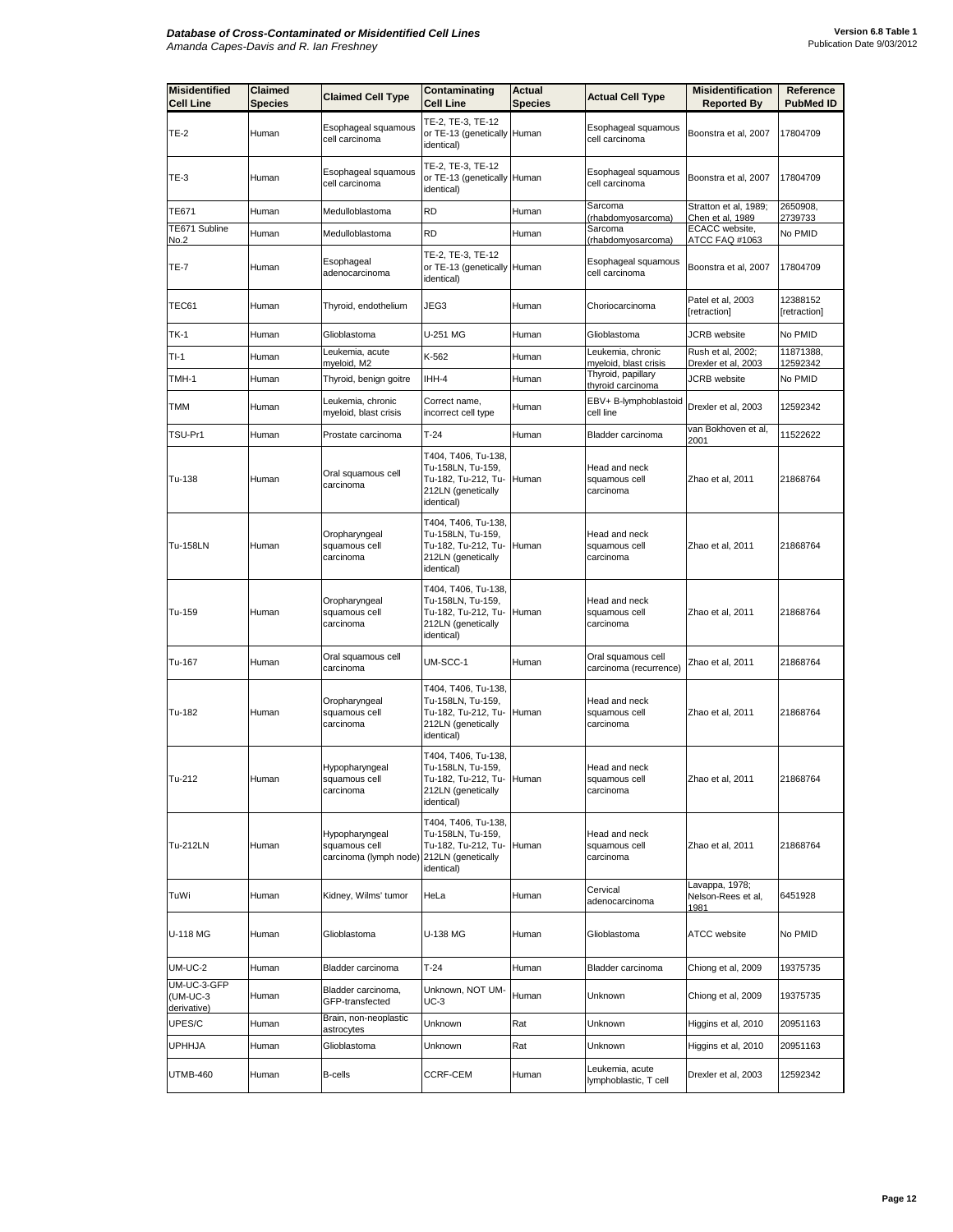| <b>Misidentified</b><br><b>Cell Line</b> | <b>Claimed</b><br><b>Species</b> | <b>Claimed Cell Type</b>            | Contaminating<br><b>Cell Line</b> | <b>Actual</b><br><b>Species</b> | <b>Actual Cell Type</b>                               | <b>Misidentification</b><br><b>Reported By</b> | Reference<br><b>PubMed ID</b> |
|------------------------------------------|----------------------------------|-------------------------------------|-----------------------------------|---------------------------------|-------------------------------------------------------|------------------------------------------------|-------------------------------|
| <b>VC312R</b>                            | Human                            | Medulloblastoma                     | Unknown                           | Mixed, human +<br>mouse         | Unknown                                               | Higgins et al, 2010                            | 20951163                      |
| <b>VM-CUB-III</b>                        | Human                            | Bladder carcinoma                   | VM-CUB-I                          | Human                           | Bladder carcinoma                                     | Masters et al, 1986                            | 3708594                       |
| WiDr                                     | Human                            | Colon carcinoma                     | <b>HT-29</b>                      | Human                           | Colon carcinoma                                       | Chen et al, 1987                               | 3472642                       |
| <b>WISH</b>                              | Human                            | Amnion, normal cells                | <b>HeLa</b>                       | Human                           | Cervical<br>adenocarcinoma                            | Lavappa, 1978;<br>Nelson-Rees et al,<br>1981   | 566722,<br>6451928            |
| <b>WKD</b>                               | Human                            | Conjunctiva                         | HeLa                              | Human                           | Cervical<br>adenocarcinoma                            | <b>ECACC</b> website                           | No PMID                       |
| Wong-Kilbourne                           | Human                            | Conjunctiva                         | HeLa                              | Human                           | Cervical<br>adenocarcinoma                            | Lavappa, 1978;<br>Nelson-Rees et al.<br>1981   | 566722.<br>6451928            |
| <b>WRL 68</b>                            | Human                            | Liver, embryonic cells              | HeLa                              | Human                           | Cervical<br>adenocarcinoma                            | <b>ECACC</b> website                           | No PMID                       |
| <b>WSU-ALCL</b>                          | Human                            | Lymphoma, anaplastic<br>large cell  | <b>CCRF-CEM</b>                   | Human                           | Leukemia, acute<br>lymphoblastic, T cell              | Drexler et al, 2003                            | 12592342                      |
| <b>WSU-CLL</b>                           | Human                            | Leukemia, chronic<br>lymphocytic    | <b>REH</b>                        | Human                           | Leukemia, acute<br>lymphoblastic, B cell<br>precursor | Drexler et al, 2002;<br>Drexler et al, 2003    | 12200708.<br>12592342         |
| YAA                                      | Human                            | Monocytes                           | U-937                             | Human                           | Lymphoma, histiocytic                                 | Drexler et al. 2003                            | 12592342                      |
| YAP                                      | Human                            | Monocytes                           | U-937                             | Human                           | Lymphoma, histiocytic                                 | Drexler et al, 2003                            | 12592342                      |
| YJ                                       | Human                            | Leukemia, chronic<br>myelomonocytic | <b>HL-60</b>                      | Human                           | Leukemia, acute<br>myeloid, M2                        | Drexler et al. 2003                            | 12592342                      |
| YMB-1                                    | Human                            | Breast carcinoma                    | ZR-75-1                           | Human                           | Breast carcinoma                                      | Personal<br>communication, A.<br>Capes-Davis   | No PMID                       |
| YMB-1-E                                  | Human                            | Breast carcinoma                    | ZR-75-1                           | Human                           | Breast carcinoma                                      | Personal<br>communication. A.<br>Capes-Davis   | No PMID                       |
|                                          |                                  |                                     |                                   |                                 |                                                       |                                                |                               |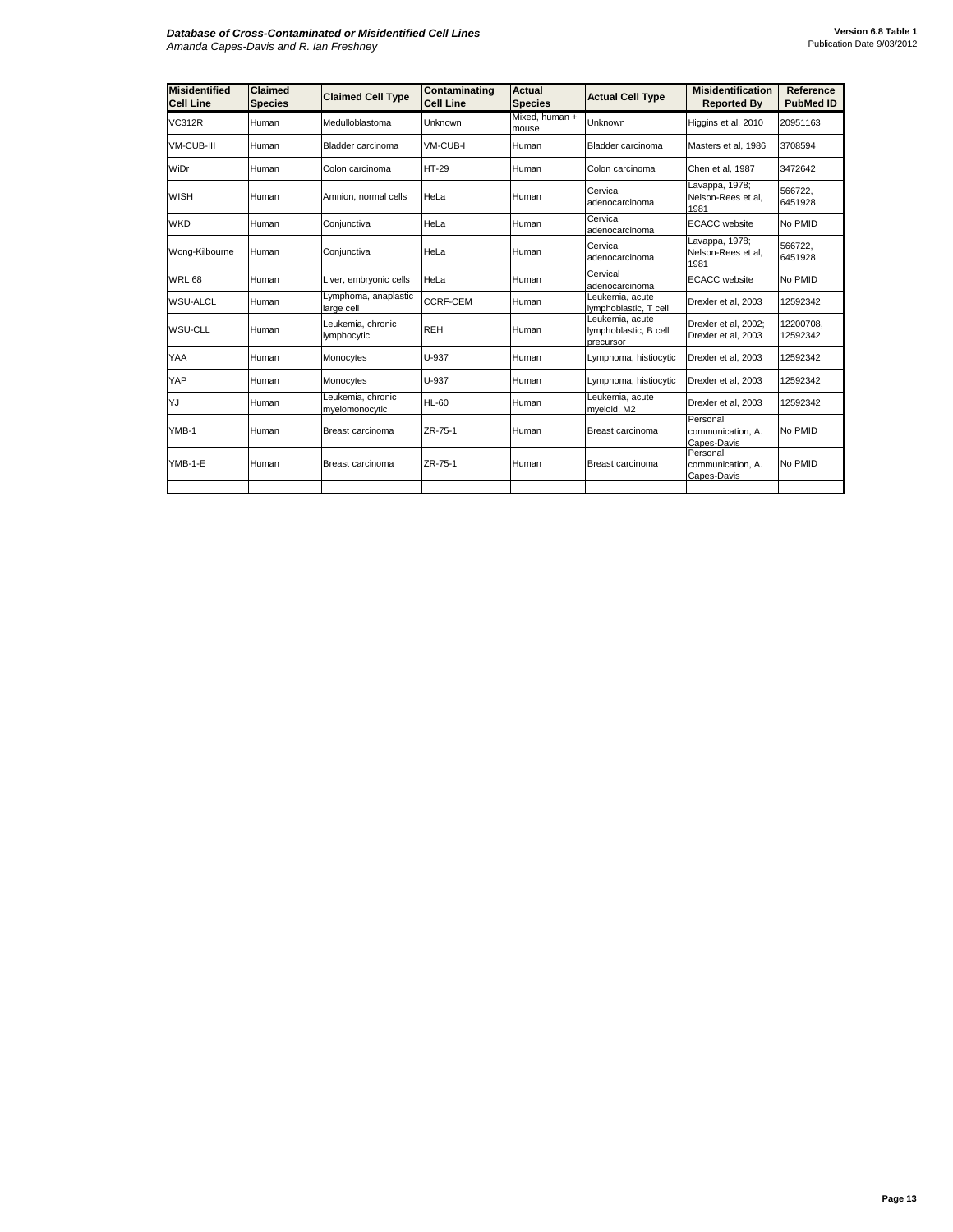Cross-contamination has been reported in the following cell lines but authentic stocks apparently do exist. As with any imported cell line check identity on receipt or obtain from authenticated stock, e.g. from a reputable cell bank.

|                                           |                                 | Table 2.  Cross-contaminated or Misidentified Cell Lines where Authentic Stock May Exist |                                                                                                     |                          |                                                       |                                                |                               |
|-------------------------------------------|---------------------------------|------------------------------------------------------------------------------------------|-----------------------------------------------------------------------------------------------------|--------------------------|-------------------------------------------------------|------------------------------------------------|-------------------------------|
| <b>Misidentified Cell Claimed</b><br>Line | <b>Species</b>                  | <b>Claimed Cell Type</b>                                                                 | Contaminating<br><b>Cell Line</b>                                                                   | Actual<br><b>Species</b> | <b>Actual Cell Type</b>                               | <b>Misidentification</b><br><b>Reported By</b> | Reference<br><b>PubMed ID</b> |
| 1483                                      | Human                           | Oral squamous cell<br>carcinoma                                                          | UM-SCC-1                                                                                            | Human                    | Oral squamous cell<br>carcinoma<br>(recurrence)       | Zhao et al, 2011                               | 21868764                      |
| 183                                       | Human                           | Oropharyngeal<br>squamous cell<br>carcinoma                                              | T404, T406, Tu-138,<br>Tu-158LN, Tu-159,<br>Tu-182, Tu-212, Tu-<br>212LN (genetically<br>identical) | Human                    | Head and neck<br>squamous cell<br>carcinoma           | Zhao et al, 2011                               | 21868764                      |
| 207 (EU-2)                                | Human                           | Leukemia, acute<br>lymphoblastic, B cell<br>precursor                                    | REH and SUP-B2                                                                                      | Human                    | Leukemia, acute<br>lymphoblastic, B cell<br>precursor | MacLeod et al, 1999;<br>Drexler et al, 2003    | 10508494,<br>12592342         |
| B <sub>10XI</sub>                         | Chicken.<br>Gallus gallus       | Intestinal cells                                                                         | Unknown                                                                                             | Pig, Sus scrofa          | Unknown                                               | Steube et al, 2011                             | 22193509                      |
| B6                                        | Chicken,<br>Gallus gallus       | Intestinal cells, small<br>intestine                                                     | Unknown                                                                                             | Pig, Sus scrofa          | Unknown                                               | Steube et al, 2011                             | 22193509                      |
| BJA-B                                     | Human                           | Bladder carcinoma                                                                        | HeLa                                                                                                | Human                    | Cervical<br>adenocarcinoma                            | Nelson-Rees &<br>Flandermeyer, 1976            | 1246601                       |
| <b>BT-20</b>                              | Human                           | Breast carcinoma                                                                         | HeLa                                                                                                | Human                    | Cervical<br>adenocarcinoma                            | Nelson-Rees et al,<br>1981                     | 6451928                       |
| Ca9-22                                    | Human                           | Oral squamous cell<br>carcinoma                                                          | <b>MSK-922</b>                                                                                      | Human                    | Laryngeal squamous<br>cell carcinoma<br>(recurrence)  | Zhao et al, 2011                               | 21868764                      |
| D-17                                      | Dog, Canis<br>familiaris        | Sarcoma<br>(osteosarcoma)                                                                | Moresco                                                                                             | Dog                      | Sarcoma<br>(osteosarcoma)                             | O'Donoghue et al,<br>2011                      | 21908323                      |
| EB-3                                      | Human                           | Lymphoma, Burkitt                                                                        | Daudi                                                                                               | Human                    | Lymphoma, Burkitt                                     | <b>JCRB</b> website                            | No PMID                       |
| FU-RPNT-2                                 | Human                           | Kidney, renal<br>primitive<br>neuroectodermal<br>tumor                                   | FU-RPNT-1                                                                                           | Human                    | Kidney, renal primitive<br>neuroectodermal<br>tumor   | <b>RIKEN</b> website                           | No PMID                       |
| Grey                                      | Dog, Canis<br>familiaris        | Sarcoma<br>(osteosarcoma)                                                                | Unknown                                                                                             | Human                    | Unknown                                               | O'Donoghue et al,<br>2011                      | 21908323                      |
| <b>HPB-ALL</b>                            | Human                           | Leukemia, acute<br>lymphoblastic, T cell                                                 | JURKAT                                                                                              | Human                    | Leukemia, acute<br>lymphoblastic, T cell              | Drexler et al, 2003                            | 12592342                      |
| <b>IPEC</b>                               | Pig, Sus<br>scrofa              | Intestinal cells                                                                         | Unknown                                                                                             | Cow                      | Unknown                                               | Steube et al, 2011                             | 22193509                      |
| J-82                                      | Human                           | Bladder carcinoma                                                                        | $T-24$                                                                                              | Human                    | Bladder carcinoma                                     | Masters et al, 1986                            | 3708594                       |
| JHH-1                                     | Human                           | Liver, hepatocellular<br>carcinoma                                                       | Unknown                                                                                             | Mouse                    | Unknown                                               | JCRB website                                   | No PMID                       |
| KARPAS-45                                 | Human                           | Leukemia, acute<br>lymphoblastic, T cell                                                 | Unknown                                                                                             | Human                    | Unknown                                               | Drexler et al, 1999                            | 10516762                      |
| KBM-3                                     | Human                           | Leukemia, acute<br>myeloid, M4                                                           | <b>HL-60</b>                                                                                        | Human                    | Leukemia, acute<br>myeloid, M2                        | Drexler et al, 2003                            | 12592342                      |
| KE-37                                     | Human                           | Leukemia, acute<br>lymphoblastic, T cell                                                 | CCRF-CEM                                                                                            | Human                    | Leukemia, acute<br>lymphoblastic, T cell              | Drexler et al, 1999                            | 10516762                      |
| L-540                                     | Human                           | Lymphoma, Hodgkin                                                                        | <b>CCRF-CEM</b>                                                                                     | Human                    | Leukemia, acute<br>lymphoblastic, T cell              | Drexler et al, 2003                            | 12592342                      |
| MB-02                                     | Human                           | Leukemia, acute<br>myeloid, M7                                                           | $HU-3$                                                                                              | Human                    | Leukemia, acute<br>myeloid, M7                        | Drexler et al, 1999                            | 10516762                      |
| <b>MDA1986LN</b>                          | Human                           | Oral squamous cell<br>carcinoma (lymph<br>node)                                          | UM-SCC-1                                                                                            | Human                    | Oral squamous cell<br>carcinoma<br>(recurrence)       | Zhao et al, 2011                               | 21868764                      |
| MDA686LN                                  | Human                           | Oropharyngeal<br>squamous cell<br>carcinoma (lymph<br>node)                              | UM-SCC-1                                                                                            | Human                    | Oral squamous cell<br>carcinoma<br>(recurrence)       | Zhao et al, 2011                               | 21868764                      |
| MDA686TU                                  | Human                           | Oropharyngeal<br>squamous cell<br>carcinoma                                              | T404, T406, Tu-138,<br>Tu-158LN, Tu-159.<br>Tu-182, Tu-212, Tu-<br>212LN (genetically<br>identical) | Human                    | Head and neck<br>squamous cell<br>carcinoma           | Zhao et al, 2011                               | 21868764                      |
| Parks                                     | Dog, <i>Canis</i><br>familiaris | Melanoma                                                                                 | Unknown                                                                                             | Human                    | Unknown                                               | O'Donoghue et al,<br>2011                      | 21908323                      |
| RPMI-8402                                 | Human                           | Leukemia, acute<br>lymphoblastic, T cell                                                 | Unknown                                                                                             | Human                    | Unknown                                               | Drexler et al, 1999                            | 10516762                      |
| RT4                                       | Human                           | Bladder carcinoma                                                                        | HeLa                                                                                                | Human                    | Cervical<br>adenocarcinoma                            | Nelson-Rees et al,<br>1981                     | 6451928                       |
| T3M-12                                    | Human                           | Lung carcinoma                                                                           | T3M-1                                                                                               | Human                    | Oral carcinoma                                        | <b>RIKEN</b> website                           | No PMID                       |
| U-373 MG                                  | Human                           | Glioblastoma                                                                             | U-251 MG                                                                                            | Human                    | Glioblastoma                                          | ECACC website;<br>ATCC website                 | No PMID                       |
| U-937                                     | Human                           | Lymphoma,<br>histiocytic                                                                 | Unknown                                                                                             | Human                    | Unknown                                               | Drexler et al, 1999                            | 10516762                      |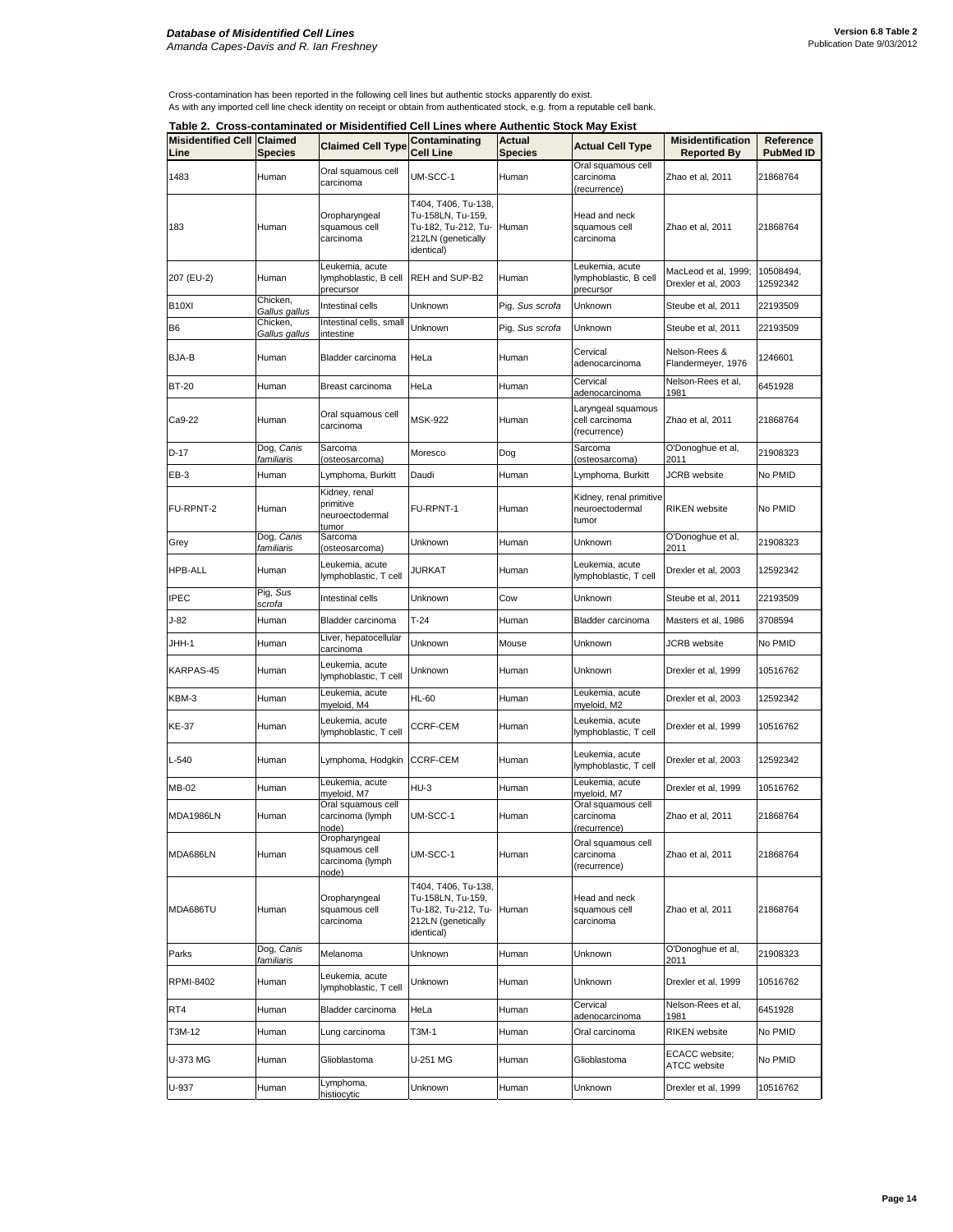## *Database of Misidentified Cell Lines*

| <b>Misidentified Cell Claimed</b><br>Line | <b>Species</b>           | Claimed Cell Type Cell Line    | <b>Contaminating</b> | Actual<br><b>Species</b> | <b>Actual Cell Type</b>                   | <b>Misidentification</b><br><b>Reported By</b> | Reference<br><b>PubMed ID</b> |
|-------------------------------------------|--------------------------|--------------------------------|----------------------|--------------------------|-------------------------------------------|------------------------------------------------|-------------------------------|
| <b>UT-7</b>                               | Human                    | Leukemia, acute<br>mveloid, M7 | U-937                | Human                    | Lymphoma, histiocytic Drexler et al, 2003 |                                                | 12592342                      |
| Yamada                                    | Dog, Canis<br>familiaris | Sarcoma<br>(osteosarcoma)      | <b>Unknown</b>       | Mouse                    | Unknown                                   | O'Donoghue et al,<br>2011                      | 21908323                      |
|                                           |                          |                                |                      |                          |                                           |                                                |                               |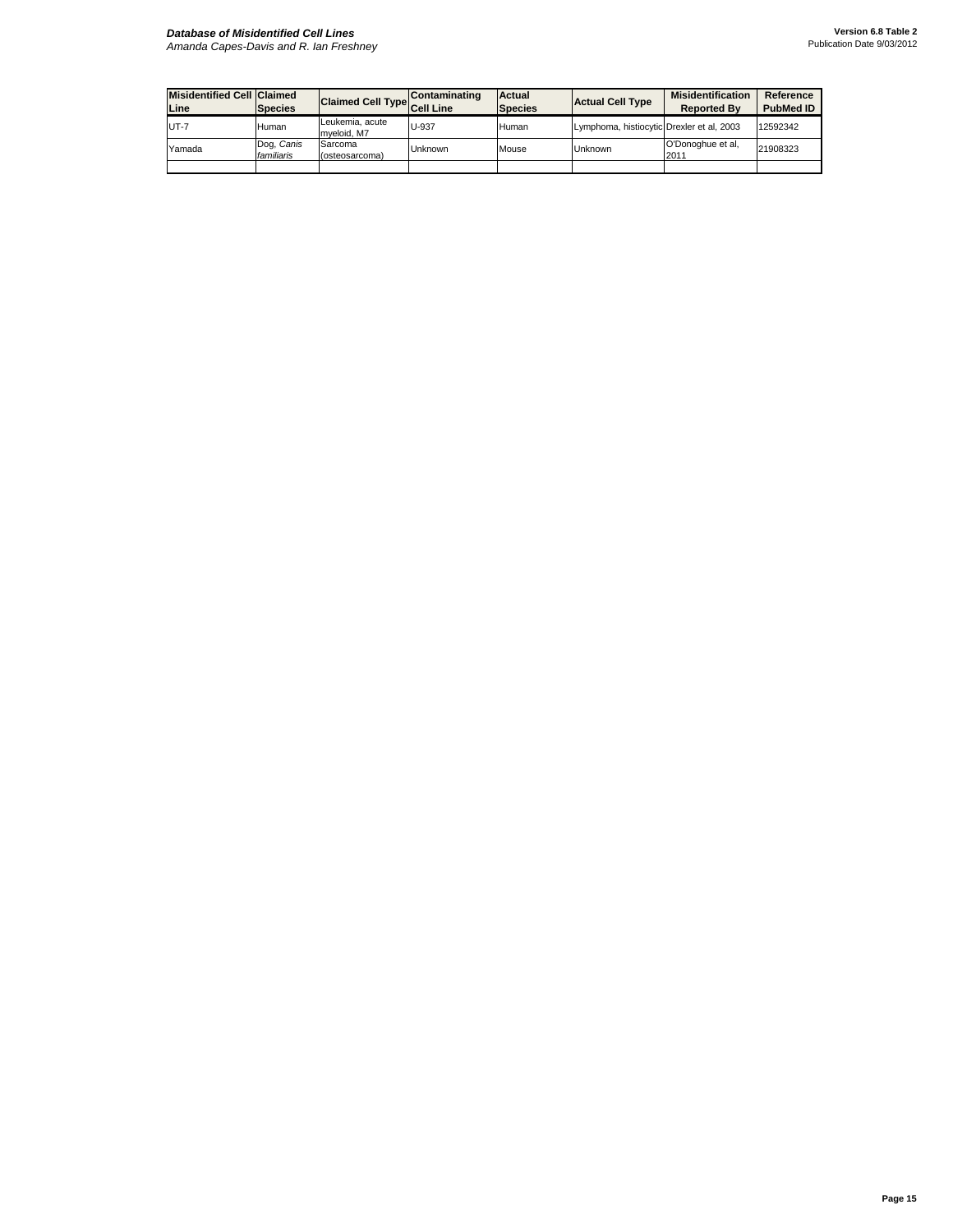## **Cell Banks Cited**

| <b>Name</b>                                                                                       | Website                                                 |
|---------------------------------------------------------------------------------------------------|---------------------------------------------------------|
| ATCC:<br>American Type<br><b>Culture Collection</b>                                               | http://www.atcc.org/                                    |
| DSMZ:<br>Deutsche Sammlung<br>von Mikroorganismen http://www.dsmz.de/<br>und Zellkulturen<br>GmbH |                                                         |
| ECACC:<br>European Collection<br>of Cell Cultures                                                 | http://www.hpacultures.org.uk/collections/ecacc.jsp     |
| JCRB:<br>Japanese Collection<br>of Research<br><b>Bioresources</b>                                | http://cellbank.nibio.go.jp/                            |
| <b>RIKEN Bioresource</b><br>Center Cell Bank                                                      | http://www.brc.riken.go.jp/lab/cell/english/guide.shtml |
|                                                                                                   |                                                         |

## **References**

| PubMed ID | Reference                                                                                                                                                                                                                                                                                                                                                |
|-----------|----------------------------------------------------------------------------------------------------------------------------------------------------------------------------------------------------------------------------------------------------------------------------------------------------------------------------------------------------------|
| 17254797  | Azari S, Ahmadi N, Tehrani MJ, Shokri F. Profiling and authentication of human cell lines using short tandem repeat (STR) loci: Report from the<br>National Cell Bank of Iran. Biologicals 2007; 35: 195-202.                                                                                                                                            |
| 17804709  | Boonstra JJ, van der Velden AW, Beerens EC, van Marion R, Morita-Fujimura Y, Matsui Y, Nishihira T, Tselepis C, Hainaut P, Lowe AW,<br>Beverloo BH, van Dekken H, Tilanus HW, Dinjens WN. Mistaken identity of widely used esophageal adenocarcinoma cell line TE-7. Cancer<br>Res 2007; 67: 7996-8001.                                                  |
| 20075370  | Boonstra JJ, van Marion R, Beer DG, Lin L, Chaves P, Ribeiro C, Pereira AD, Roque L, Darnton SJ, Altorki NK, Schrump DS, Klimstra DS,<br>Tang LH, Eshleman JR, Alvarez H, Shimada Y, van Dekken H, Tilanus HW, Dinjens WN. Verification and unmasking of widely used human<br>esophageal adenocarcinoma cell lines. J Natl Cancer Inst 2010; 102: 271-4. |
| 21253487  | Brüderlein S, Sommer JB, Meltzer PS, Li S, Osada T, Ng D, Möller P, Alcorta DA, Kelley MJ. Molecular characterization of putative chordoma<br>cell lines. Sarcoma 2010; 2010: 630129.                                                                                                                                                                    |
| 8428522   | Chen TR. Chromosome identity of human prostate cancer cell lines, PC-3 and PPC-1. Cytogenet Cell Genet 1993; 62: 183-4.                                                                                                                                                                                                                                  |
| 2739733   | Chen TR, Dorotinsky C, Macy M, Hay R. Cell identity resolved. Nature 1989; 340: 106.                                                                                                                                                                                                                                                                     |
| 3472642   | Chen TR, Drabkowski D, Hay RJ, Macy M, Peterson W Jr. WiDr is a derivative of another colon adenocarcinoma cell line, HT-29. Cancer<br>Genet Cytogenet 1987; 27: 125-34.                                                                                                                                                                                 |
| 19375735  | Chiong E, Dadbin A, Harris LD, Sabichi AL, Grossman HB. The Use of Short Tandem Repeat Profiling to Characterize Human Bladder Cancer<br>Cell Lines. J Urol 2009; 181: 2737-48.                                                                                                                                                                          |
| 8105864   | Christensen B, Hansen C, Debiec-Rychter M, Kieler J, Ottensen S, Schmidt J. Identity of tumorigenic human urothelial cell lines and<br>'spontaneously' transformed sublines. Br J Cancer 1993; 68: 879-84.                                                                                                                                               |
| 7905254   | Christensen B, Hansen C, Kieler J, Schmidt J. Identity of non-malignant human urothelial cell lines classified as transformation grade I (TGrI)<br>and II (TGrII). Anticancer Res 1993; 13: 2187-91.                                                                                                                                                     |
| 17786032  | Christgen M, Lehmann U. MDA-MB-435: the questionable use of a melanoma cell line as a model for human breast cancer is ongoing. Cancer<br>Biol Ther 2007; 6: 1355-7.                                                                                                                                                                                     |
| 10614862  | Dirks WG, MacLeod RA, Drexler HG. ECV304 (endothelial) is really T24 (bladder carcinoma): cell line cross-contamination at source. In Vitro<br>Cell Dev Biol Anim 1999; 35: 558-9.                                                                                                                                                                       |
| 7682880   | Drexler HG. Recent results on the biology of Hodgkin and Reed-Sternberg cells. II. Continuous cell lines. Leuk Lymphoma 1993; 9: 1-25.                                                                                                                                                                                                                   |
| 10516762  | Drexler HG, Dirks WG, MacLeod RA. False human hematopoietic cell lines: cross-contaminations and misinterpretations. Leukemia 1999; 13:<br>1601-7.                                                                                                                                                                                                       |
| 19344951  | Drexler HG, Dirks WG, Macleod RA. Many are called MDS cell lines: One is chosen. Leuk Res 2009; 33: 1011-6.                                                                                                                                                                                                                                              |
| 12592342  | Drexler HG, Dirks WG, Matsuo Y, MacLeod RA. False leukemia-lymphoma cell lines: an update on over 500 cell lines. Leukemia 2003; 17:<br>416-26.                                                                                                                                                                                                          |
| 11732505  | Drexler HG, MacLeod RA, Dirks WG. Cross-contamination: HS-Sultan is not a myeloma but a Burkitt lymphoma cell line. Blood 2001; 98: 3495-                                                                                                                                                                                                                |
| 12200708  | Drexler HG, Quentmeier H, Dirks WG, Uphoff CC, MacLeod RA. DNA profiling and cytogenetic analysis of cell line WSU-CLL reveal cross-<br>contamination with cell line REH (pre B-ALL). Leukemia 2002; 16: 1868-70.                                                                                                                                        |
| 10949990  | Durkin AS, Cedrone E, Sykes G, Boles D, Reid YA. Utility of gender determination in cell line identity. In Vitro Cell Dev Biol Anim 2000; 36: 344-                                                                                                                                                                                                       |
| 20959409  | Ellis LM, Samuel S, Sceusi E. Varying Opinions on the Authenticity of a Human Midgut Carcinoid Cell Line - Letter. Clin Cancer Res 2010; 16:<br>5365-6.                                                                                                                                                                                                  |
| 12354931  | Ellison G, Klinowska T, Westwood RF, Docter E, French T, Fox JC. Further evidence to support the melanocytic origin of MDA-MB-435. Mol<br>Pathol 2002; 55: 294-9.                                                                                                                                                                                        |
| 4864103   | Gartler, SM. Genetic markers as tracers in cell culture. Natl Cancer Inst Monogr 1967; 26: 167-95.                                                                                                                                                                                                                                                       |
| 8220135   | Gignac SM, Steube K, Schleithoff L, Janssen JW, MacLeod RA, Quentmeier H, Drexler HG. Multiparameter approach in the identification of<br>cross-contaminated leukemia cell lines. Leuk Lymphoma 1993; 10: 359-68.                                                                                                                                        |
| 4402510   | Greene AE, Charney J, Nichols WW, Coriell LL. Species identity of insect cell lines. In Vitro 1972; 7: 313-22.                                                                                                                                                                                                                                           |
| 7192801   | Harris NL, Gang DL, Quay SC, Poppema S, Zamecnik PC, Nelson-Rees WA, O'Brien SJ. Contamination of Hodgkin's disease cell cultures.<br>Nature 1981; 289: 228-30.                                                                                                                                                                                          |
| 20951163  | Higgins SC, Steingrimsdottir H, Pilkington GJ. Human, mouse or rat? Species authentication of glioma-derived cell cultures. J Neurosci<br>Methods 2010; 194: 139-43.                                                                                                                                                                                     |
| 1730567   | Honma M, Kataoka E, Ohnishi K, Ohno T, Takeuchi M, Nomura N, Mizusawa H. A new DNA profiling system for cell line identification for use in<br>cell banks in Japan. In Vitro Cell Dev Biol 1992; 28A: 24-8.                                                                                                                                              |
| 11869090  | Kniss DA, Xie Y, Li Y, Kumar S, Linton EA, Cohen P, Fan-Havard P, Redman CW, Sargent IL. ED(27) trophoblast-like cells isolated from first-<br>trimester chorionic villi are genetically identical to HeLa cells yet exhibit a distinct phenotype. Placenta 2002; 23: 32-43.                                                                             |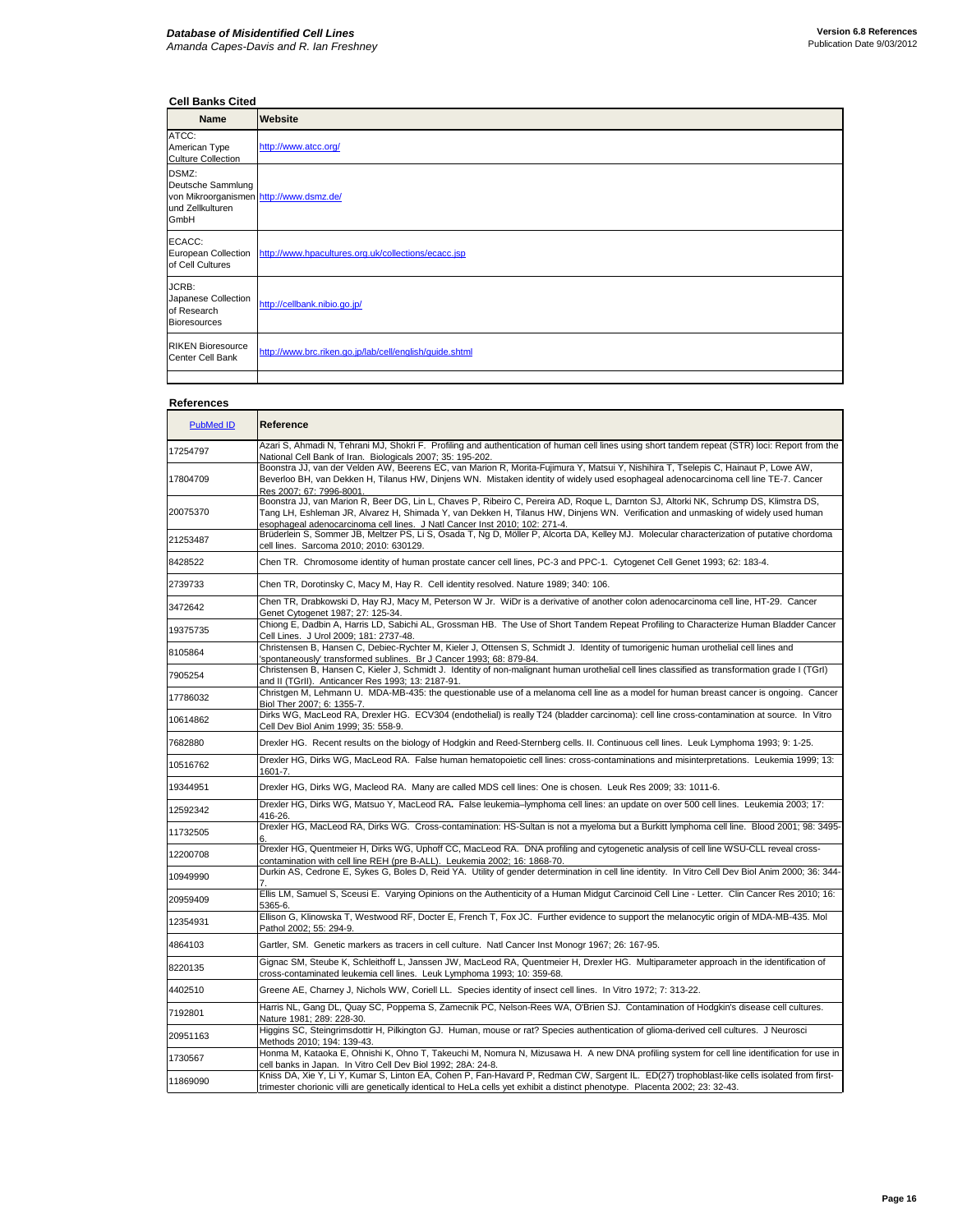| <b>PubMed ID</b> | Reference                                                                                                                                                                                                                                                                                                                                             |
|------------------|-------------------------------------------------------------------------------------------------------------------------------------------------------------------------------------------------------------------------------------------------------------------------------------------------------------------------------------------------------|
| 1250349          | Lavappa KS, Macy ML, Shannon JE. Examination of ATCC stocks for HeLa marker chromosomes in human cell lines. Nature 1976; 259: 211-                                                                                                                                                                                                                   |
| 566722           | Lavappa KS. Survey of ATCC stocks of human cell lines for HeLa contamination. In Vitro 1978; 14: 469-475.                                                                                                                                                                                                                                             |
| 21938590         | Lee LE, Bufalino MR, Christie AE, Frischer ME, Soin T, Tsui CK, Hanner RH, Smagghe G. Misidentification of OLGA-PH-J/92, believed to be                                                                                                                                                                                                               |
| 4027986          | the only crustacean cell line. In Vitro Cell Dev Biol Anim 2011: 47: 665-674.<br>Lin CW, Lin JC, Prout GR Jr. Establishment and characterization of four human bladder tumor cell lines and sublines with different degrees of                                                                                                                        |
| 16504380         | malignancy. Cancer Res 1985; 45: 5070-9.<br>Liscovitch M, Ravid D. A case study in misidentification of cancer cell lines: MCF-7/AdrR cells (re-designated NCI/ADR-RES) are derived from                                                                                                                                                              |
| 19372543         | OVCAR-8 human ovarian carcinoma cells. Cancer Lett 2007; 245: 350-2.<br>Lorenzi PL, Reinhold WC, Varma S, Hutchinson AA, Pommier Y, Chanock SJ, Weinstein JN. DNA fingerprinting of the NCI-60 cell line panel.                                                                                                                                       |
|                  | Mol Cancer Ther 2009; 8: 713-24.<br>MacLeod RA, Dirks WG, Matsuo Y, Kaufmann M, Milch H, Drexler HG. Widespread intraspecies cross-contamination of human tumor cell lines                                                                                                                                                                            |
| 10508494         | arising at source. Int J Cancer 1999; 83: 555-63.<br>MacLeod RA, Dirks WG, Reid YA, Hay RJ, Drexler HG. Identity of original and late passage Dami megakaryocytes with HEL erythroleukemia                                                                                                                                                            |
| 9447816          | cells shown by combined cytogenetics and DNA fingerprinting. Leukemia 1997; 11: 2032-8.<br>Masters JR, Hepburn PJ, Walker L, Highman WJ, Trejdosiewicz LK, Povey S, Parkar M, Hill BT, Riddle PR, Franks LM. Tissue culture model                                                                                                                     |
| 3708594          | of transitional cell carcinoma: characterization of twenty-two human urothelial cell lines. Cancer Res 1986; 46: 3630-6.<br>Masters JR, Thomson JA, Daly-Burns B, Reid YA, Dirks WG, Packer P, Toji LH, Ohno T, Tanabe H, Arlett CF, Kelland LR, Harrison M, Virmani                                                                                  |
| 11416159         | A, Ward TH, Ayres KL, Debenham PG. Short tandem repeat profiling provides an international reference standard for human cell lines. Proc<br>Natl Acad Sci U S A 2001; 98: 8012-7.                                                                                                                                                                     |
| 2903855          | Matsuba I, Lernmark A, Madsen O, Michelsen B, Nielsen JH, Scholler J, Vissing H, Welinder B, Tommerup N, Mikkelsen M, et al. Gene probes<br>to detect cross-culture contamination in hormone producing cell lines. In Vitro Cell Dev Biol 1988; 24: 1071-6.                                                                                           |
| 15771911         | Melcher R, Maisch S, Koehler S, Bauer M, Steinlein C, Schmid M, Kudlich T, Schauber J, Luehrs H, Menzel T, Scheppach W. SKY and<br>genetic fingerprinting reveal a cross-contamination of the putative normal colon epithelial cell line NCOL-1. Cancer Genet Cytogenet 2005; 158:<br>84-7.                                                           |
| 14505435         | Milanesi E, Ajmone-Marsan P, Bignotti E, Losio MN, Bernardi J, Chegdani F, Soncini M, Ferrari M. Molecular detection of cell line cross-<br>contaminations using amplified fragment length polymorphism DNA fingerprinting technology. In Vitro Cell Dev Biol Anim 2003; 39: 124-30.                                                                  |
| 12740908         | Moseley GW, Elliott J, Wright MD, Partridge LJ, Monk PN. Interspecies contamination of the KM3 cell line: implications for CD63 function in<br>melanoma metastasis. Int J Cancer 2003; 105: 613-6.                                                                                                                                                    |
| 562836           | Nelson-Rees WA. MA160 and HeLa cell lines. In Vitro 1977; 13: 525.                                                                                                                                                                                                                                                                                    |
| 535908           | Nelson-Rees WA. Prostatic acid phosphatase in cell lines MA 160, EB33 and HeLa cells. In Vitro 1979; 15: 935.                                                                                                                                                                                                                                         |
| 6451928          | Nelson-Rees WA, Daniels DW, Flandermeyer RR. Cross-contamination of cells in culture. Science 1981; 212: 446-52.                                                                                                                                                                                                                                      |
| 1246601          | Nelson-Rees WA, Flandermeyer RR. HeLa cultures defined. Science 1976; 191: 96-8.                                                                                                                                                                                                                                                                      |
| 7394535          | Nelson-Rees WA, Flandermeyer RR, Daniels DW. T-1 cells are HeLa and not of normal human kidney origin. Science 1980; 209: 719-20.                                                                                                                                                                                                                     |
| 21908323         | O'Donoghue LE, Rivest JP, Duval DL. Polymerase chain reaction-based species verification and microsatellite analysis for canine cell line<br>validation. J Vet Diagn Invest 2011; 23: 780-785.                                                                                                                                                        |
| 9556756          | Ogura H, Fujii R, Hamano M, Kuzuya M, Nakajima H, Ohata R, Mori T. Detection of HeLa cell contamination--presence of human<br>papillomavirus 18 DNA as HeLa marker in JTC-3, OG and OE cell lines. Jpn J Med Sci Biol 1997; 50: 161-7.                                                                                                                |
| 8397027          | Ogura H,Yoshinouchi M,Kudo T,Imura M,Fujiwara T,Yabe Y. Human papillomavirus type-18 DNA in so-called HEP-2-cells. KB-cells and F1-<br>cells - further evidence that these cells are. HeLa-cell derivatives. Cell Mol Biol (Noisy-le-grand) 1993; 39: 463-7.                                                                                          |
| 6823318          | O'Toole CM, Povey S, Hepburn P, Franks LM. Identity of some human bladder cancer cell lines. Nature 1983; 301: 429-30.                                                                                                                                                                                                                                |
| 11135436         | Pan Y, Lui WO, Nupponen N, Larsson C, Isola J, Visakorpi T, Bergerheim US, Kytölä S. 5q11, 8p11, and 10q22 are recurrent chromosomal<br>breakpoints in prostate cancer cell lines. Genes Chromosomes Cancer 2001; 30: 187-95.                                                                                                                         |
| 12388152         | Patel VA, Logan A, Watkinson JC, Uz-Zaman S, Sheppard MC, Ramsden JD, Eggo MC. Isolation and characterization of human thyroid                                                                                                                                                                                                                        |
| 7579375          | endothelial cells [retraction]. Am J Physiol Endocrinol Metab 2009; 297: E562.<br>Pellat-Deceunynk C, Amiot M, Bataille R, Van Riet I, Van Camp B, Omede P, Boccadoro M. Human myeloma cell lines as a tool for studying                                                                                                                              |
| 19002917         | the biology of multiple myeloma: a reappraisal 18 years after. Blood 1995; 86: 4001-2.<br>Perry GM, McDonald GJ, Ferguson MM, Ganassin RC, Bols NC. Characterization of rainbow trout cell lines using microsatellite DNA profiling.                                                                                                                  |
|                  | Cytotechnology 2001; 37: 143-51.<br>Phuchareon J, Ohta Y, Woo JM, Eisele DW, Tetsu O. Genetic profiling reveals cross-contamination and misidentification of 6 adenoid cystic                                                                                                                                                                         |
| 19557180         | carcinoma cell lines: ACC2, ACC3, ACCM, ACCNS, ACCS and CAC2. PLoS One 2009; 4: e6040.<br>Rae JM, Creighton CJ, Meck JM, Haddad BR, Johnson MD. MDA-MB-435 cells are derived from M14 melanoma cells--a loss for breast                                                                                                                               |
| 17004106         | cancer, but a boon for melanoma research. Breast Cancer Res Treat 2007: 104: 13-9.<br>Ribeiro FR, Meireles AM, Rocha AS, Teixeira MR. Conventional and molecular cytogenetics of human non-medullary thyroid carcinoma:                                                                                                                               |
| 19087340         | characterization of eight cell line models and review of the literature on clinical samples. BMC Cancer 2008; 8: 371.                                                                                                                                                                                                                                 |
| 11871388         | Rush LJ, Heinonen K, Mrózek K, Wolf BJ, Abdel-Rahman M, Szymanska J, Peltomäki P, Kapadia F, Bloomfield CD, Caligiuri MA, Plass C.<br>Comprehensive cytogenetic and molecular genetic characterization of the TI-1 acute myeloid leukemia cell line reveals cross-contamination with<br>K-562 cell line. Blood 2002; 99: 1874-6.                      |
| 11433418         | Schmelz M, Cress AE, Barrera J, McDaniel KM, Davis TL, Fuchs L, Dalkin BL, Nagle RB. PEAZ-1: a new human prostate neoplastic epithelial<br>cell line [erratum]. Prostate. 2004; 61: 375.                                                                                                                                                              |
| 18713817         | Schweppe RE, Klopper JP, Korch C, Pugazhenthi U, Benezra M, Knauf JA, Fagin JA, Marlow LA, Copland JA, Smallridge RC, Haugen BR.<br>Deoxyribonucleic Acid profiling analysis of 40 human thyroid cancer cell lines reveals cross-contamination resulting in cell line redundancy and<br>misidentification. J Clin Endocrinol Metab 2008; 93: 4331-41. |
| 20200241         | Silversides DW, Music N, Jacques M, Webby R, Gagnon CA. Species origin investigation of the St. Jude porcine lung epithelial cell line (SJPL)<br>made available to researchers. J Virol 2010; 84: 5454-5.                                                                                                                                             |
| 15548687         | Staege MS, Hutter C, Neumann I, Foja S, Hattenhorst UE, Hansen G, Afar D, Burdach SE. DNA microarrays reveal relationship of Ewing family<br>tumors to both endothelial and fetal neural crest-derived cells and define novel targets. Cancer Res 2004; 64: 8213-21.                                                                                  |
| 22193509         | Steube KG, Koelz AL, Uphoff CC, Drexler HG, Kluess J, Steinberg P. The necessity of identity assessment of animal intestinal cell lines: A<br>case report. Cytotechnology 2011, Epub Dec 23.                                                                                                                                                          |
| 2650908          | Stratton MR, Darling J, Pilkington GJ, Lantos PL, Reeves BR, Cooper CS. Characterization of the human cell line TE671. Carcinogenesis<br>1989; 10: 899-905.                                                                                                                                                                                           |
| No PMID          | Suzuki, T., Sekiguchi, M. (1999). Gastric cancer. In: Human Cell Culture Vol II, Masters JRW & Palsson, B, eds., Kluwer Academic Publishers,<br>Dordrecht, pp257-291.                                                                                                                                                                                 |
| 15679051         | Thompson EW, Waltham M, Ramus SJ, Hutchins AM, Armes JE, Campbell IG, Williams ED, Thompson PR, Rae JM, Johnson MD, Clarke R.<br>LCC15-MB cells are MDA-MB-435: a review of misidentified breast and prostate cell lines. Clin Exp Metastasis 2004; 21: 535-41.                                                                                       |
| 12453433         | Unger RE, Krump-Konvalinkova V, Peters K, Kirkpatrick CJ. In Vitro Expression of the Endothelial Phenotype: Comparative Study of Primary<br>Isolated Cells and Cell Lines, Including the Novel Cell Line HPMEC-ST1.6R. Microvasc Res 2002; 64: 384-97.                                                                                                |